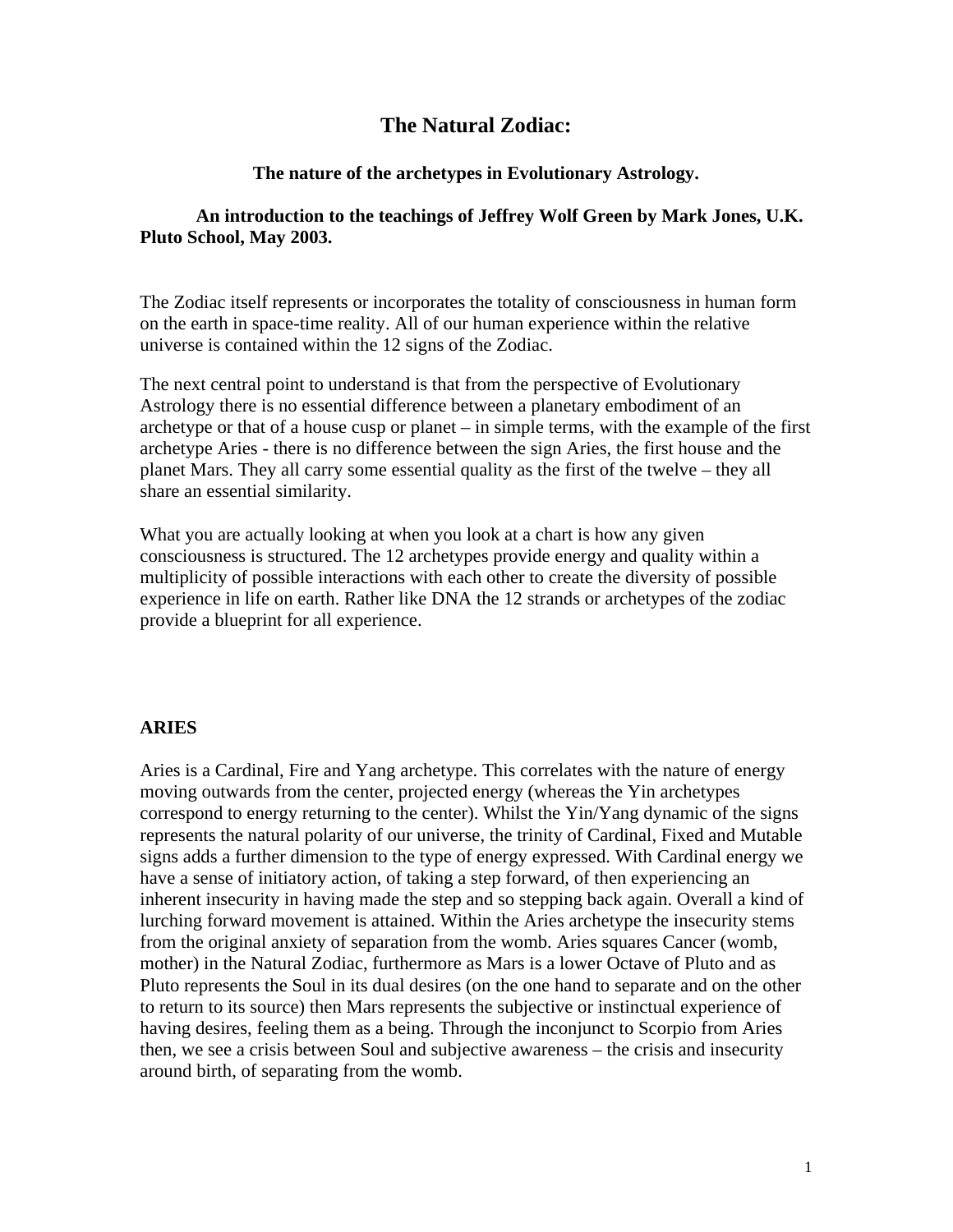As a lower octave of Pluto Mars correlates with the type of desires we have and feel subjectively in our life, it demonstrates the archetype of separation, which in another form becomes the process reflecting our continuous state of becoming. Everything in life is unfolding, is in a perpetual state of becoming. The  $1<sup>st</sup>$  house, Aries and Mars correspond to the types of desire we can (normally) be subjectively aware of, desire being the energy behind the perpetual process of becoming. These desires emanate from the Soul (Pluto) and yet in most of us the Soul remains unconscious for a great deal of the time. Mars represents the subjective awareness that keys in to the more subtle Soul sense, and is therefore how most of us will experience or know the desires that emanate from the more subtle origins of consciousness in the Soul.

 In order to respond to the perpetual state of becoming that we find existing in life, Mars, Aries, the Ascendant, require freedom. Essential freedom to be able to act on the core desires that stem from the evolutionary requirements (as desired within the Soul/Pluto). To return to the natural inconjunct between Aries and Scorpio, we have here, in all people, the potential for a subconscious fear of entrapment, fearing that the needed freedom to become could be blocked or thwarted by another. The related lesson is commitment, which we find emphasized in the Scorpio archetype. If you have a dominant  $1<sup>st</sup>$  house, a T-square with Mars, Mars in the  $8<sup>th</sup>$  or Mars on the South Node then this fear of entrapment is emphasized.

 Aries is opposite Libra, here we have the archetype of relationship, which as both Aries and Libra T-square Cancer represents an emotional paradox with regard to relationships – on one side we need people, on the other we need our freedom. To return to the relationship between Mars and Pluto we can see how key insecurity in one partner will trigger the other. As a culture our conditioning (Capricorn) promotes co-dependency in relationships, this paradox can become heightened and dominate many peoples lives. As Evolutionary Astrologers we are interested to understand the nature of cultural conditioning in order to return to the question why have we chosen this type of experience? This is in order to make possible the return of others (and ourselves!) to their inherent reality, beneath the conditioning.

 Any sign that you have on the Ascendant will correlate with the types of desires that the Soul has on a subjective level, that which supports its own sense of self-discovery as an independent being and as an individual distinct from everyone else. The Ascendant in Evolutionary Astrology does not correspond with the 'persona' – Jeffrey saw this has one of the really big screw ups in some astrological thinking – because the Ascendant operates instinctively, without forethought or preconception, whereas the persona is a constructed phenomena which more naturally corresponds with the Descendant as this represents how we consciously construct a way of interacting with others.

 If we take the example of Scorpio Rising we understand a person who is naturally intense, this is not a reflected or premeditated posture. Taurus on the Descendant then becomes a projected self-sufficiency to contain such intensity. Here we are seeing a dynamic of protection, to deal with the fear or crisis we have already described between Mars and Pluto (an inconjunct). With Scorpio Rising the Soul is creating a certain type of desire complex that relates to evolutionary necessity. In prior lives trust violations correlate now with an instinctual fear of betrayal, this is happening inside on a very intense level. The persona of Taurus gives the impression that others are not required, furthermore there is a dynamic of testing going on here, feeling out whether others can be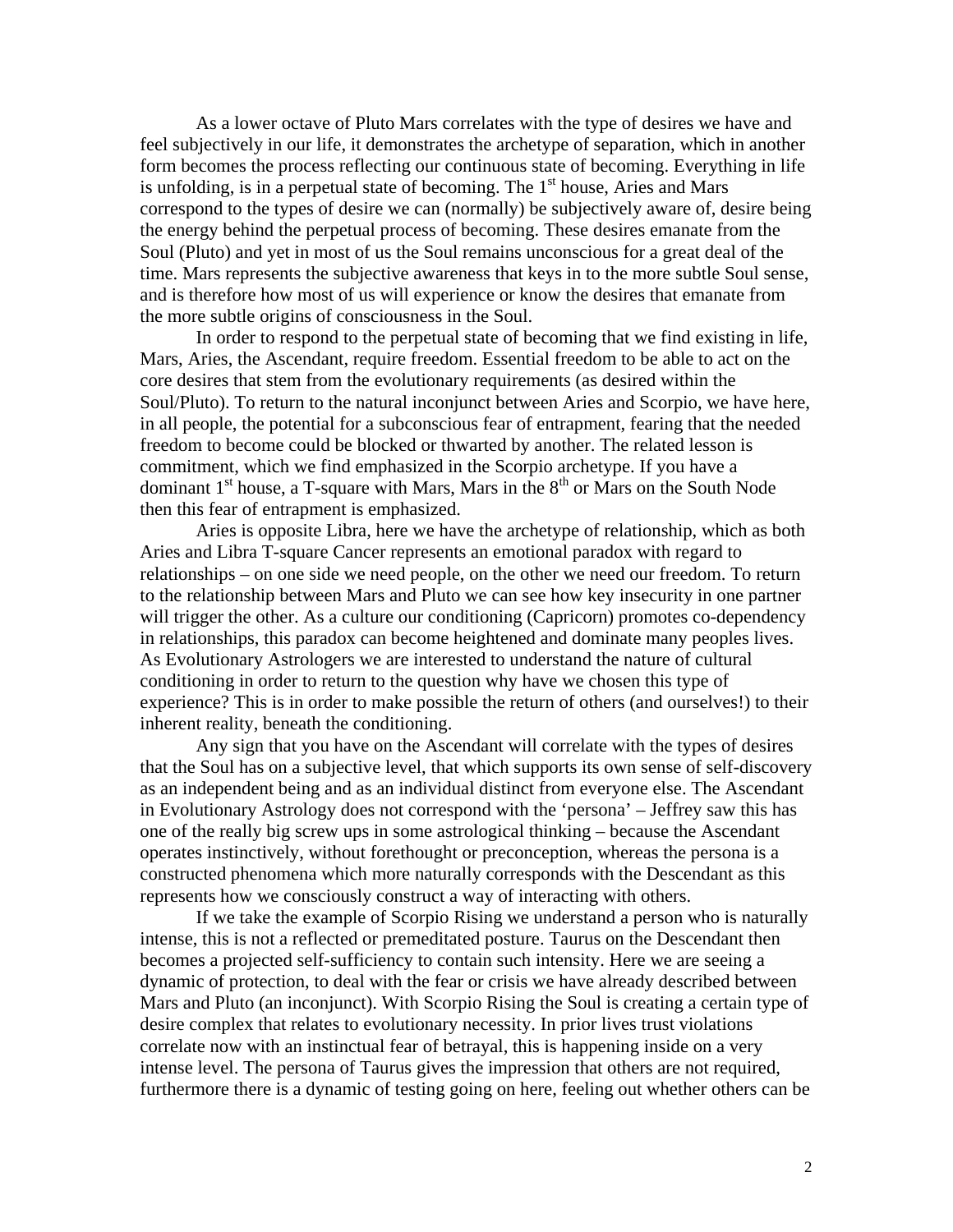trusted, scrutinizing others to this end. Mars as instrument of desire, of separation (necessary to form an ego) correlates with the sexual instinct. To create, as we ourselves were created, we are led by our desires to another - led by our primary instincts, our primary brain. Mars correlates with this primary place of instinct. Mars undercuts the cervical cortex and the higher functions and returns to a more primal level, a level conditioned by natural law, by our animal nature as realized within nature. Mars, Aries, the sign on the Ascendant correlate with our natural sexual instincts, desires that correlate with our evolutionary necessity, free of conditioning patterns. The archetypal square between Aries and Capricorn represents this struggle between the natural sexual instinct (Aries) and the distortions or suppressions relative to cultural conditioning (Capricorn).

 Aries, Mars and the Ascendant also connect with anger or rage; in response to the original anxiety of separation rage can become an outlet or expression of the fear. Furthermore if we can locate part of sexuality with Mars and resulting sexual karma, triggered by sexual violence perhaps with a Mars-Pluto transit, then rage becomes another response to abuse that has been perpetrated. Indeed Mars can correspond to rage at prior life injustices, violence, and sexual assault or primary anxiety.

 The Mars-Pluto relationship can be seen as 8 primary phases that correspond to a cycle of roughly 8 lifetimes that are taken evolving the original evolutionary intent - this will be dealt with more specifically in the section on phases.

#### **Taurus**

Taurus archetypically is Yin, fixed and earth. If we stayed with Aries energy we would just fly away and disintegrate - with Taurus instead of the energy perpetually moving away from the center we have energy moving back towards the center in order to consolidate. Here we have the stabilization or grounding of energy. The deepest energy in Taurus,  $2<sup>nd</sup>$  house or in the Taurus side of Venus, following the principle of instinct and desire, is the survival instinct: what resources we possess to survive – this survival requirement (whatever it takes to survive your life) will correlate with your sense of value, what your value system is and what your sense of meaning is in life. Viktor Frankl in his famous work *Man's Search for Meaning* described his experiences in the concentration camps and how he was able to witness the relationship between a person's sense of meaning and their survival chances. He did this through watching others and also through experiencing his own crisis as he was separated from his wife and family, and finally, when the manuscript of his book which he had hidden on his person was discovered and destroyed – a crisis that nearly broke his spirit, and therefore nearly cost his life (as he was to witness tragically with so many others as he continually saw the relationship of losing that which was most precious or valued to them, correspond to their demise). This sense of meaning or value will obviously have relationship to the belief structures a person holds, to their philosophy or religion – in Taurus is the root of the value we place on our needs and our felt sense of meaning in our life.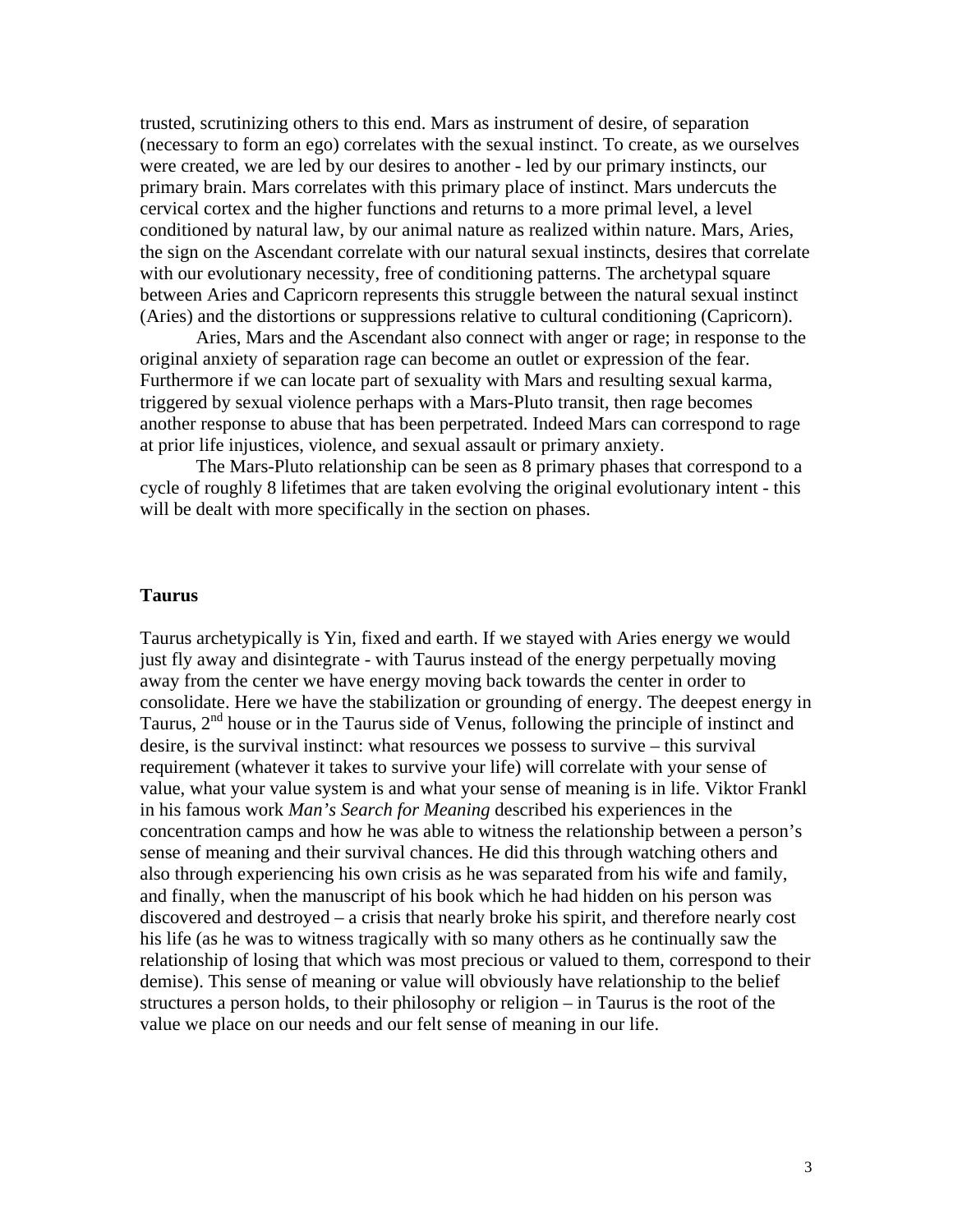Part of the survival instinct corresponds to the desire to procreate. The felt sense of our sexuality and desire is found in Taurus just as our outgoing desire began in Aries. So wherever Taurus is in our chart, whatever sign occupies the  $2<sup>nd</sup>$  house cusp, wherever Venus is, in combination, will serve as revealing the nature of our personal values, the sense of personal meaning. This is a self-sustaining, self-preservation instinct to promote the sustainability of our own life.

The inconjunct to Libra (the other side of Venus) shows the crisis that comes as we realize that we may not possess everything that we require to sustain ourselves and therefore may need others. In this inconjunction we see the force of projected needs, what others hold of value for us – Venus being self-value or need via the Taurus archetype and the values that others hold via its rulership of Libra. Inherently within Venus is a cycle, for periods people project too many of their needs on to others, creating co-dependency that through the inconjunct aspect between Taurus and Libra will necessarily promote a psychological crisis of meaning as the projected needs fail to be met at the level they were projected. This can lead to disillusionment (inconjunct) reinforcing then the experience and necessity of self-sustenance found in the Taurus archetype. Of course this experience can also work the other way around, excessive isolation inhibiting the growth as much as excessive projection. In this sense Taurus, Venus, the  $2<sup>nd</sup>$  house can correlate with the 'frog in the well' syndrome of sitting at the bottom of the well and experiencing the one part of the sky that is visible from that vantage point as if it were the totality. Here we have comfort, familiarity, and stubborn security. Scorpio, an archetype in polarity (opposition) to Taurus includes the dynamic of confrontation, in this sense confrontation is the necessary counteraction to the rigidity possible in Taurus – to force the frog from the well.

This process also correlates with the sexual dynamic: the  $2<sup>nd</sup>$  house (whatever the sign on the cusp is, the planets within etc) and Venus, are, following Mars, showing what that person's natural sexual instincts and values and inner orientations are. The  $8<sup>th</sup>$  house (the sign on it, planets within, ruler of cusp…etc) counterpoint comes through the kinds of sexual experiences the soul creates for itself, draws to itself in order to grow beyond the prior limitations.

For example a man has Aries on the  $2<sup>nd</sup>$  house cusp, Mars in the  $2<sup>nd</sup>$  house, Moon in Pisces. On a sexual level he desires to be number one (Aries) yet through the Moon in Pisces he is incredibly sensitive. In a society which values male machismo and performance it is possible such a man would feel under pressure, a classic cause of premature ejaculation. With Libra on the  $8<sup>th</sup>$  house he searches for feedback – maybe he gets it – 'you are too fast, I am unsatisfied!' – leaving an imprint on the man, possibly feeding his 'frog in the well' Taurus nature, leading him to isolation. Yet Libra on the  $8<sup>th</sup>$ demands that this be shared, that the problem be communicated, and by putting this out there (so to speak) attracting a woman who can help him slow down, who can teach him another Taurus lesson, that of patience.

In contrast to much of our cultural conditioning – that promotes and fosters dependence – we can, in searching out the implications of Taurus, the  $2<sup>nd</sup>$  house and the inner side of Venus, discover the inherent resources that we were born with in order to promote self-reliance. In identifying the natural resources as an Astrologer we can then validate them and they can be supported.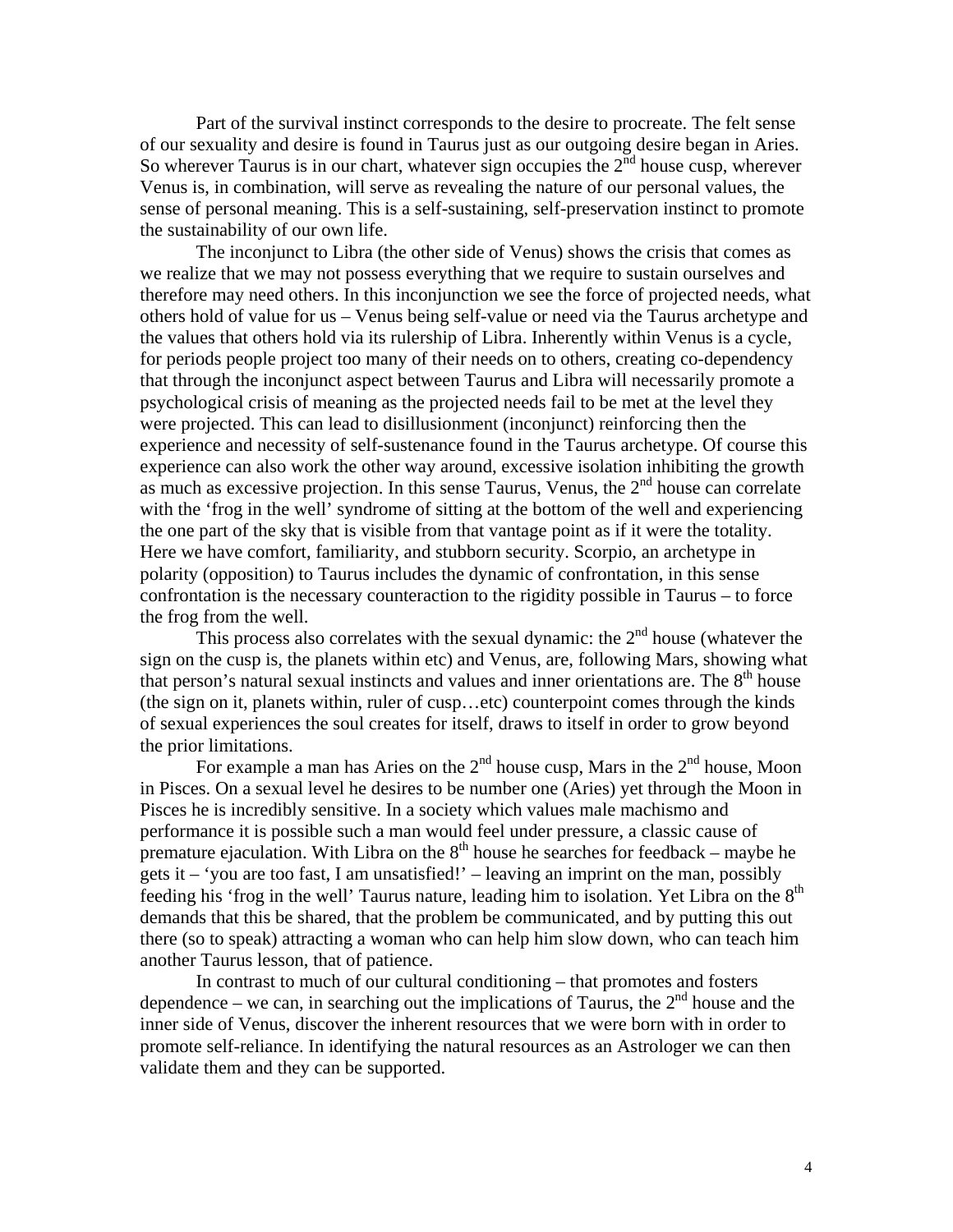## **Gemini**

Gemini is Yang, Mutable and Air – here we have, in the nature of function of Mercury and Gemini the possibility of giving names and classification to all the phenomena within the relative universe, or the projected creation. In order to create an intellectual system of organization that allows us logically to order phenomenal reality. With the quality of a Yang archetype and the nature of air we once again have energy moving outwards from the center, post Taurus, consciousness needs to re-expand. This allows the possibility of communication, both within ourselves (our internal thought processes) and to others. The desire here is to know as much as possible. There is no inherent limit in and of itself to Gemini; it is like a series of progressively expanding concentric circles.

Related to this is the linking of opinions to Gemini – these do not necessarily correlate with truth. Truth in and of itself is related to Sagittarius/Jupiter/ $9<sup>th</sup>$  house and the natural laws of creation (such as say gravity which is irrefutable!). Whereas in Gemini is held the position of 'points of view', or relative angles and diverse takes on 'truth'. The phenomena of interpretation is essentially Sagittarian, yet it operates within the law of polarity: so in Sagittarius we have the right-brain and in Gemini the left-brain. The right brain is non-linear and inductive (it intuits, it knows) whereas the left-brain is logical and deductive: a, b, c… So in Aboriginal culture we are conditioned to develop and live in the right-brain, in western cultures we live most predominantly in our left-brains. Many of us are caught somewhere imbetween – polarized, experiencing, rather like a two way switch, phases of one then the other.

Whatever sign you have on the  $3<sup>rd</sup>$  house, the location of its planetary ruler (house, sign, aspects), wherever you find Mercury, Gemini or Virgo, all of this correlates with the nature of your thinking. Both how you think and then how you communicate about how you think. You need a mental structure to understand the evolutionary reasons for your existence  $(3<sup>rd</sup>$  house) from which to communicate your fundamental sense of values  $(2<sup>nd</sup> house)$  (stemming originally from my desires, Ascendant – through Pluto, the Soul).

Anatomically speaking the function of hearing on a nerve level relates to Mercury, however on a psychological level, how and what we listen to, corresponds to Venus. This is a very important point, I may not hear what you said with the exact same intention you had when saying it, I think that most of us can own having had that experience in our close relationships!

If you have Mercury retrograde there will be a need to simplify and internalize the thought processes with regard to a series of prior lives where lack of discrimination with regard to the type of information taken on board has been a dynamic in operation. The resultant need is to return the intellectual mind to only the information that is pertinent towards evolutionary growth right now. Thereby eliminating curiosity, knowledge for its own sake.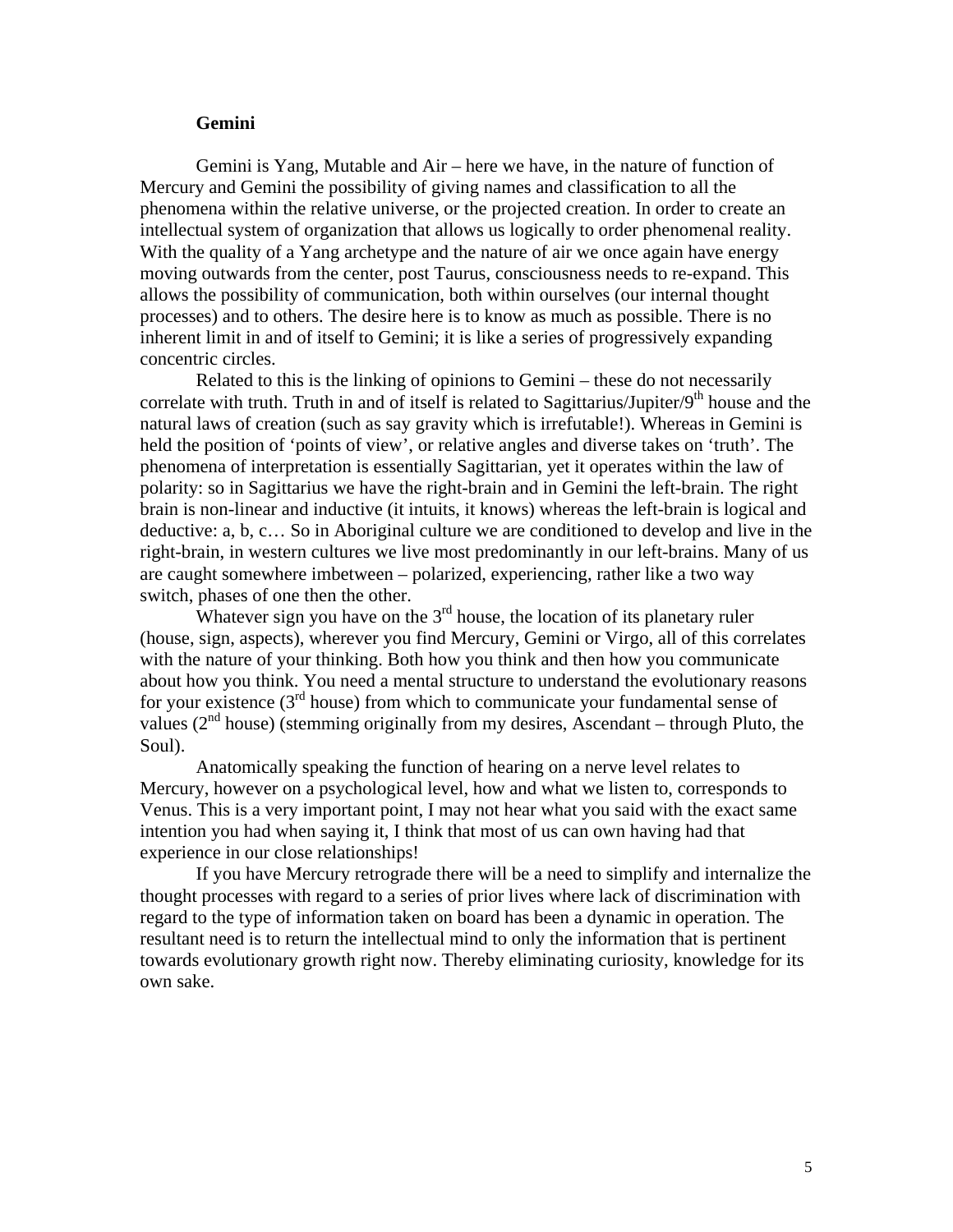Mercury/Gemini correlate with what can be called short-term memory, whereas Uranus the higher octave of Mercury correlates with what we might call long-term memory. To return to the Mercury retrograde it can be a common experience for a person with such a placement not to learn as quickly as others in their school, because they are naturally tuning out to anything that has no use to them, they have no memory for anything else. (An evolutionary necessity but also a possible cause of stigma within the conditioning principles and values of our culture.) With Mercury retrograde the consciousness is trying to orientate towards the right-brain instead of the left.

In general the retrograde symbol conveys a sense of need to return to the past in order to resolve what was left incomplete there. Usually something is unfinished or lacks resolution from a prior life and needs to be re-experienced and re-integrated. So with Venus retrograde a person needs to repeat key relationships with people wherein something has remain unresolved in the dynamics that brought those people together in the first place. With Venus retrograde the individual will most likely reject the values of the society into which they are born, in this manner retrogradation can further the intention of individuation, for defining oneself as apart from the consensus. The retrograde function is an internalizing one; a Venus retrograde is learning therefore to develop an active relationship to themselves, standing as a group of one if necessary. If you have a planet that is retrograde and in aspect to a non-retrograde planet this can lead to a form of oblique retrograde influence, less pronounced but effective with regard to the archetype being activated by the retrograde contact  $-$  i.e. whilst you might not have Venus Rx you may have Saturn Rx squaring it showing the potential need to develop the Venus Rx lessons, of internalization and repeating to resolve, with regard to the issues raised by the Saturn placement (which might include the relationship to authority and conditioning.)

There are many more signatures that necessitate the repeating or reliving of the past other than a planet being retrograde – for example a planet that is squaring the nodal axis, a planet on the South Node, retrogradation through transit or progression.

#### **Cancer**

Cancer is Yin, Cardinal and Water and now correlates with the return of energy towards the center. Cancer, in Evolutionary Astrology, specifically correlates with what we might call the ego, the subjective awareness of consciousness. A necessary integrating function, you cannot get rid of your ego, you may be able to integrate this subjective awareness into a much bigger field through awareness, meditation or grace, but the ego is a necessary function of consciousness – rather like the lens of a movie projector the ego creates a distinct self-image through which to focus the experience of reality (the film). As Jeff said, Christ, Buddha all had egos or they would not have been able to say their names, they would have just be a diffuse awareness! In Evolutionary Astrology the intention is not to remove the ego but to re-identify it. Most people on earth, following the original separation in Aries, identify just with the separated sense of themselves – relative to the square from Cancer to Libra this can generate extremes that with the square to Aries emphasizes the fear reaction to the original trauma of separation.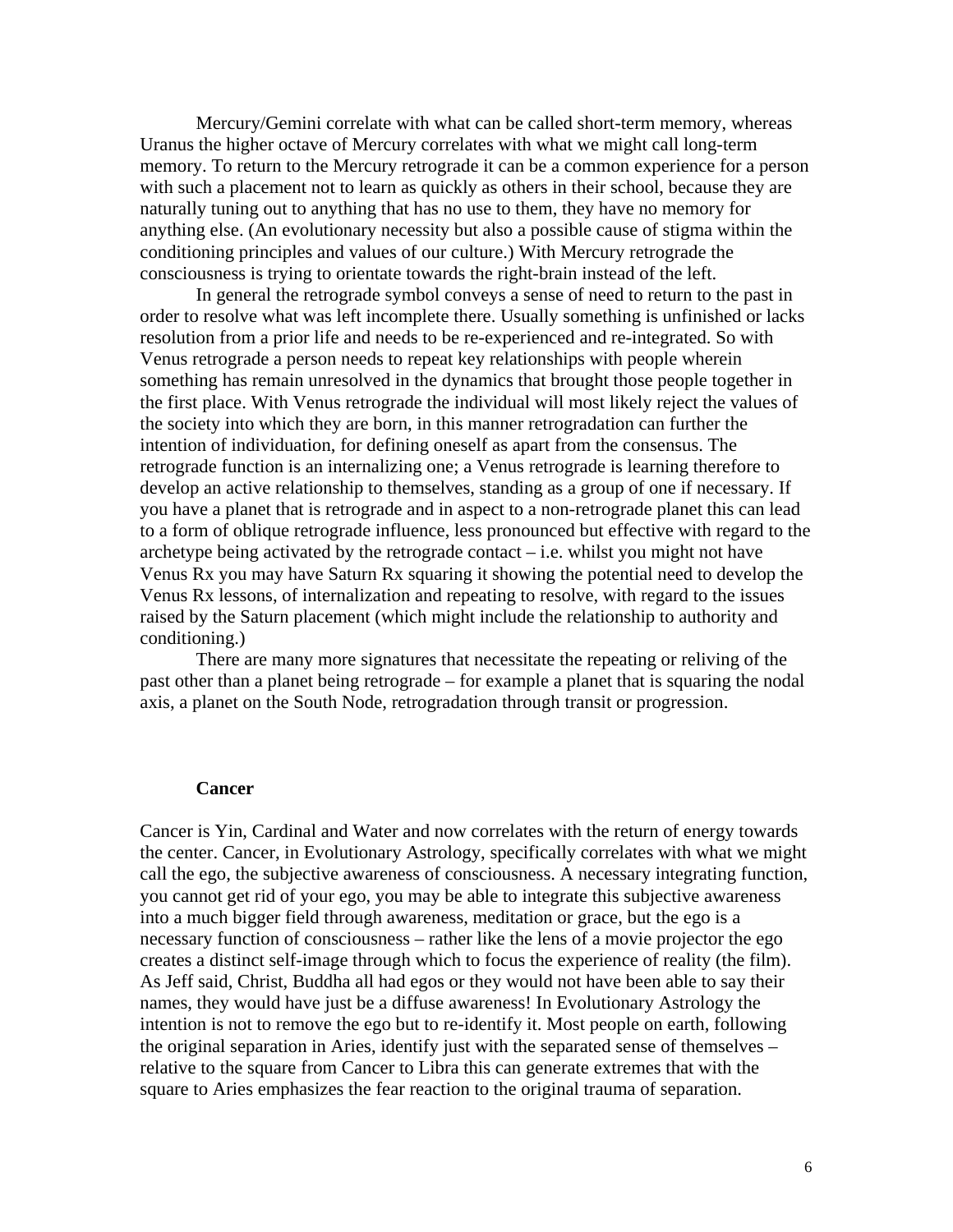This can create the situation where the ego is dictator, sending thousands to their deaths in genocide situations all over the world, projecting their alienation outwards and literally destroying other egos without thinking. The binary system of Pluto explains in itself the necessary relationship between soul and ego; Pluto has another planet, half its size, rotating around it. In Evolutionary Astrology the soul creates the ego to aid in its experience of itself. Cancer, the  $4<sup>th</sup>$  house and the Moon give personal form, name and identity to the individual. From the  $4<sup>th</sup>$  house cusp, the Moon (house, sign, aspects) and the position of Cancer in the chart we can determine the relative strength and nature of the ego of an individual. This is essential for understanding how a person works within any given culture - are they a strong or weak ego, if weak is there a potential for masochism or victimization, if a strong one can they really live up to their own selfimage, are there hidden issues…? All relevant therapeutic issues for the individual. Another point is that how you see yourself inside does not necessarily correlate with how others see you – for example to return to the Scorpio Ascendant example, naturally radiating intensity, but put a Pisces Moon there and this person may experience themselves as timid and shy – this was of course the case with Jeff Green who had these placements, most people were literally blown away by him and yet he had to wear dark glasses when discussing the sexual archetypes work because he could barely look anyone in the eye!

Cancer, the Moon and the  $4<sup>th</sup>$  house cusp also correlate with the experience of our early home-life, our parental experience. As a child we are open, defenceless, and we osmose and internalize the impact of the early home-life very strongly. These imprints have a tendency to unconsciously dominate huge parts of our experience as any therapist, or person who has undergone extensive therapy, will usually attest. As Neptune/Uranus transited Capricorn (operating through polarity into Cancer) the great buzz word therapeutically was the wounded child.

 The Cardinal archetype, as we have already touched on, is one filled with an inherent insecurity. Here with Cancer unresolved or difficult early imprinting experiences may lead to displaced emotions later in life as the difficulties of the childhood experience resurface and seek to find release. The Moon corresponds to emotions, feelings correspond to Venus – feelings are the immediate reactions to an existing stimulus, and emotions are a reaction to those feelings. (The natural square between Cancer and Libra). Someone maybe has Venus in Libra and Moon in Scorpio, their partner starts to go out frequently with some one else, and maybe something is going on…? - The Libra side may tend towards maintenance of the relationship, 'yeah I feel fine' whereas the core emotional reality may start to produce strong rage and fear of betrayal (Scorpio).

 The ultimate teaching of Cancer (through the water signs, culminating in Pisces) is to realize that the security we are all seeking is not external to ourselves. Cancer, through Scorpio will produce emotional shocks in order to produce the realization (Pisces) that external security is ultimately an illusion. So Cancer as an archetype has a relationship to what we call security, so for example with Cancer on the  $9<sup>th</sup>$  house cusp our belief systems may hold security for us. You can tell through analysis of the Moon,  $4<sup>th</sup>$  house cusp, Cancer etc about a person's capacity to embrace change, relative to their security needs.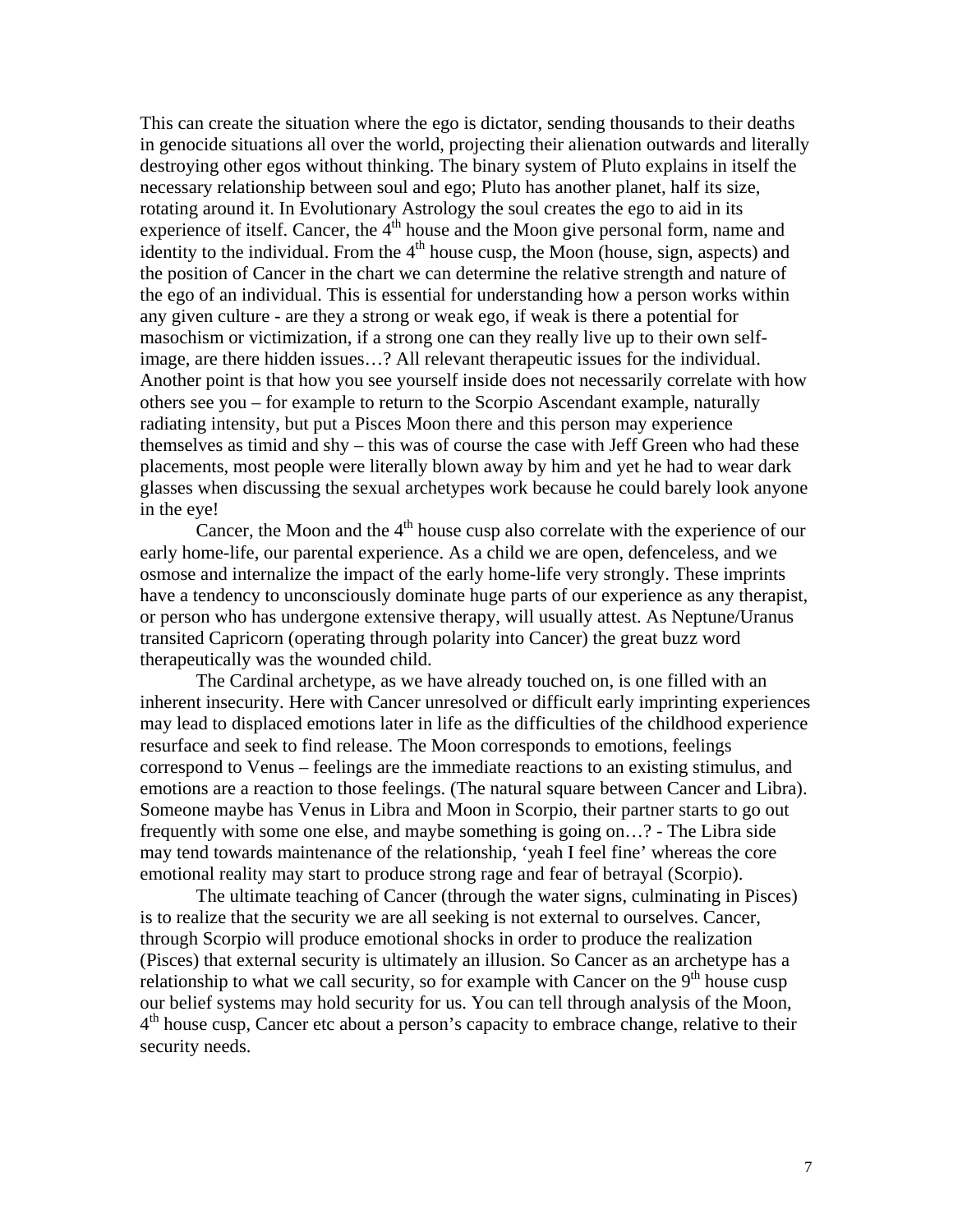Cancer represents also our inner child –we all still have a child within us and in regard to the Capricorn polarity, there is a lesson – can we take responsibility for ourselves? Here we have a situation that links the Cancer lesson to learning to parent and nurture ourselves, just as we have an inner child, we also have an inner mother, and whilst these archetypal presences are shaped by our actual parental experiences they are not necessarily the same thing – whilst we might not be able to change our actual experience of childhood the archetypes themselves can be reached and evolved by, and through, our own capacity to take responsibility for our own nurture and security needs.

#### **Leo**

With Leo we have a Fire, Fixed and Yang archetype – energy is once more moving outwards from the center. This now moves into the fundamental creative actualization of the self. The  $4<sup>th</sup>$  house created the self-image (knowing yourself within on the subjective personality level, following Gemini, Taurus, Aries) with the  $5<sup>th</sup>$  house, Leo; it is time to actualize the identity. The Sun is the principle force of integration in the chart – without a Sun there is no solar system, the Sun is the center  $-$  so the Sun in Astrology shows how we are integrating and giving purpose to our life, how we creatively actualize that purpose. We all go through crises in life, this is the function of the Virgo archetype but how we integrate those crises relates to the Sun and Leo. If the Sun is in Sagittarius this may be a philosophical process, in Scorpio a psychological one.

 The function of Leo is necessarily a narcissistic one psychologically speaking, one has to be full of one's self first before one can share oneself or give of one's energy. Negatively this could show delusions of grandeur. In order to rightfully express Leo and the Sun we must bear in mind its polarity Aquarius – what does the larger social system need from me? Aquarius correlates with objective awareness of consciousness and Leo to the flowering of subjectivity. Meaning and purpose of the current life can be found through the Sun, the house and sign that it is in, the aspects that it is making, where we find Leo, the  $5<sup>th</sup>$  house cusp. If the Aquarian polarity is embraced then the social system will embrace this meaning and purpose, if not then isolation from the larger social sphere may be a result. This can create a tremendous degree of frustration, the starving artist syndrome, and some one like Van Gogh with tremendous creativity at their disposal may be still essentially isolated.

With regard to the natural T-Square between the  $2<sup>nd</sup>$  and  $8<sup>th</sup>$  houses to the  $5<sup>th</sup>$ , the principle of children is found as an essential aspect of the creative principle: in the  $2<sup>nd</sup>$  is the procreational instinct, completed through sexual union in the  $8<sup>th</sup>$  house with the end result of children in the  $5<sup>th</sup>$  house. The problem can be that many parents can be very Leonine, wanting their children to be vicarious extensions of their own reality – embracing the Aquarian polarity would suggest that all parents must learn to objectify the individual reality of each child and facilitate that individual development instead of projecting their own sun-like reality on to the child. Via Aquarius the parent could become the friend of the child, sharing their Cancerian vulnerability instead of hiding behind the role of parent (Capricorn).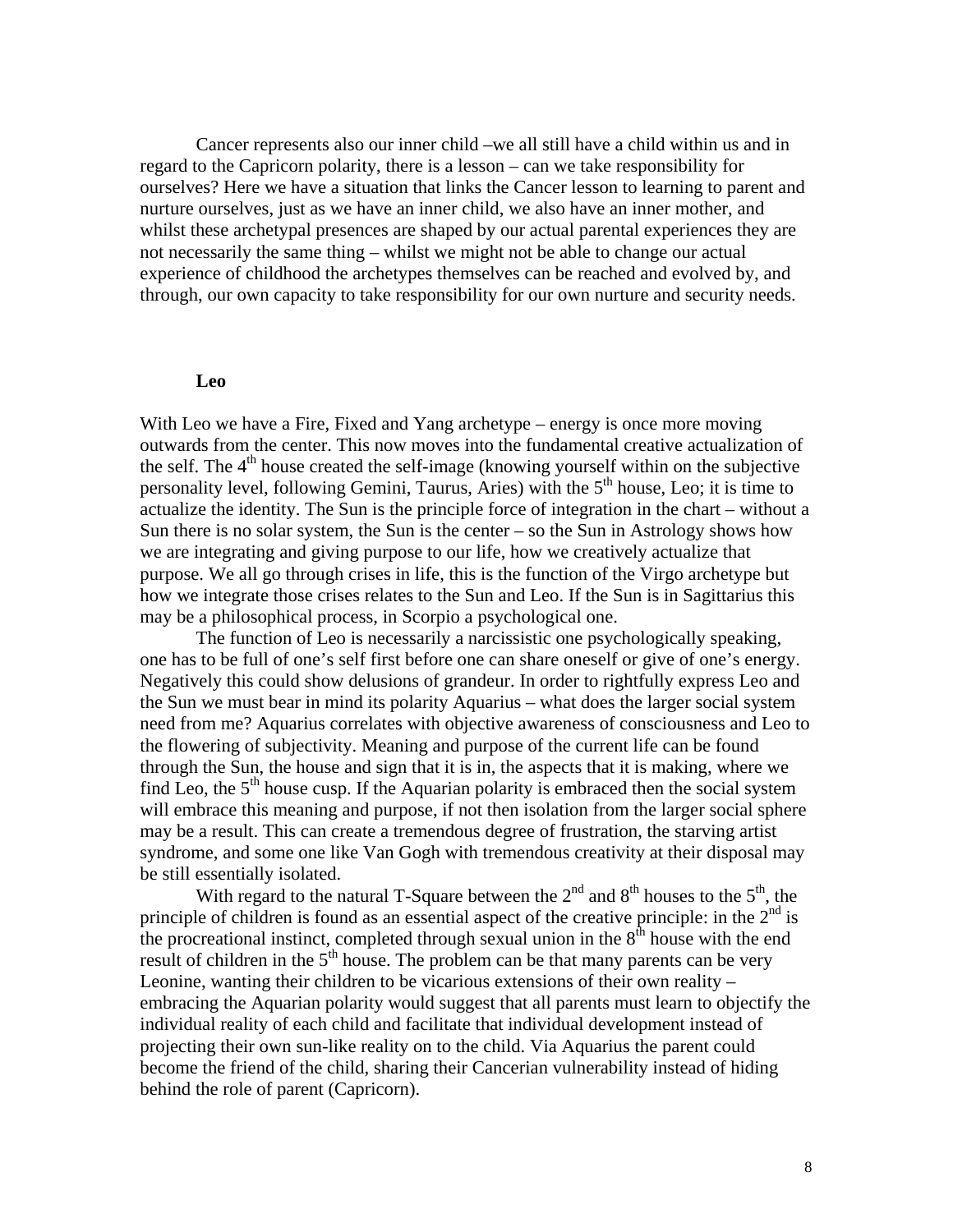An intrinsic problem of Leo is the need to receive constant feedback – to be told how wonderful you are. This can become a bottomless pit of need – say someone with a difficult Pluto in the  $5<sup>th</sup>$  can create intense, unfulfillable needs to be adored. In this sense Leo can correspond with love affairs – as Jeff called them Astrological 'cookbooks' (books with a heading 'planet in this house means this...' definitively!) say that the  $5<sup>th</sup>$ house corresponds with love affairs, this can be true sometimes because of the bottomless needs for reassurance and feedback which if the existing relationship is not providing may lead a person to look elsewhere to fulfill the need. The Leo Moon may experience this even more intensely than the Sun (because of the Moon's correspondence to emotional reality) place this Leo Moon in the  $10<sup>th</sup>$  house and we may find a person who is incapable of asking for that kind of emotional feedback because of the suppression dynamic in operation through Capricorn relating to fear of judgment. The needs of Leo are primarily through words; in Cancer the need is primarily for holding and touching.

 The concept of Anima/Animus also relate to the Moon in its 2 faces. In this way Evolutionary Astrology fundamentally differs from say the work of Liz Greene. Jeff was not totally dismissive of the Jungian psychological schools of Astrology but he felt that the role of gender assignment and therefore how we relate to the opposite gender to our biological one on an inner level correspond with the Cancer archetype. Jeff gave the example of the Pluto in Cancer generation in the 1930's when Uranus in Aries squared this placement and the rigid specificity of gender roles that was the consensus then produced massive frustration and inward rebellion – thus setting up he Pluto in Leo generation that when Uranus began to transit Cancer began to rebel against the limitation of gender assignment.

 To take a quick example of how this archetype relates back to the previous one, a person with a Leo Ascendant will instinctively desire to take complete control of their own destiny, so they would have no conscious sense of being special, with a Leo Moon there would be a sense of being special at an egocentric level.

## **Virgo**

Virgo is a very important archetype because it is a transitional archetype. From Aries to Leo we have necessarily been following a subjective development with the goal of a deep and enduring self-orientation. From Libra to Pisces we will begin to relate to the social system, other people's realities, and the role of the collective. Virgo is the transitional archetype – because from Aries to Leo a natural superiority and self-sense has been developed, as we move toward Libra the requirement becomes to be in a state of equality with others. In order to create this Virgo becomes the step down from the inflation of Leo and therefore corresponds with inferiority, insecurity. From Aries to Leo its is as if we have been building a pyramid with the Leo Sun on top, whereas with Virgo the pyramid goes on top of the individual. This creates the awareness and desire to be of benefit or help to a larger whole than just yourself and relates then to service. In relationship to the Earth Grand Trine, our innate resources in Taurus relate to the society as a whole in Capricorn through finding our right work and service in Virgo.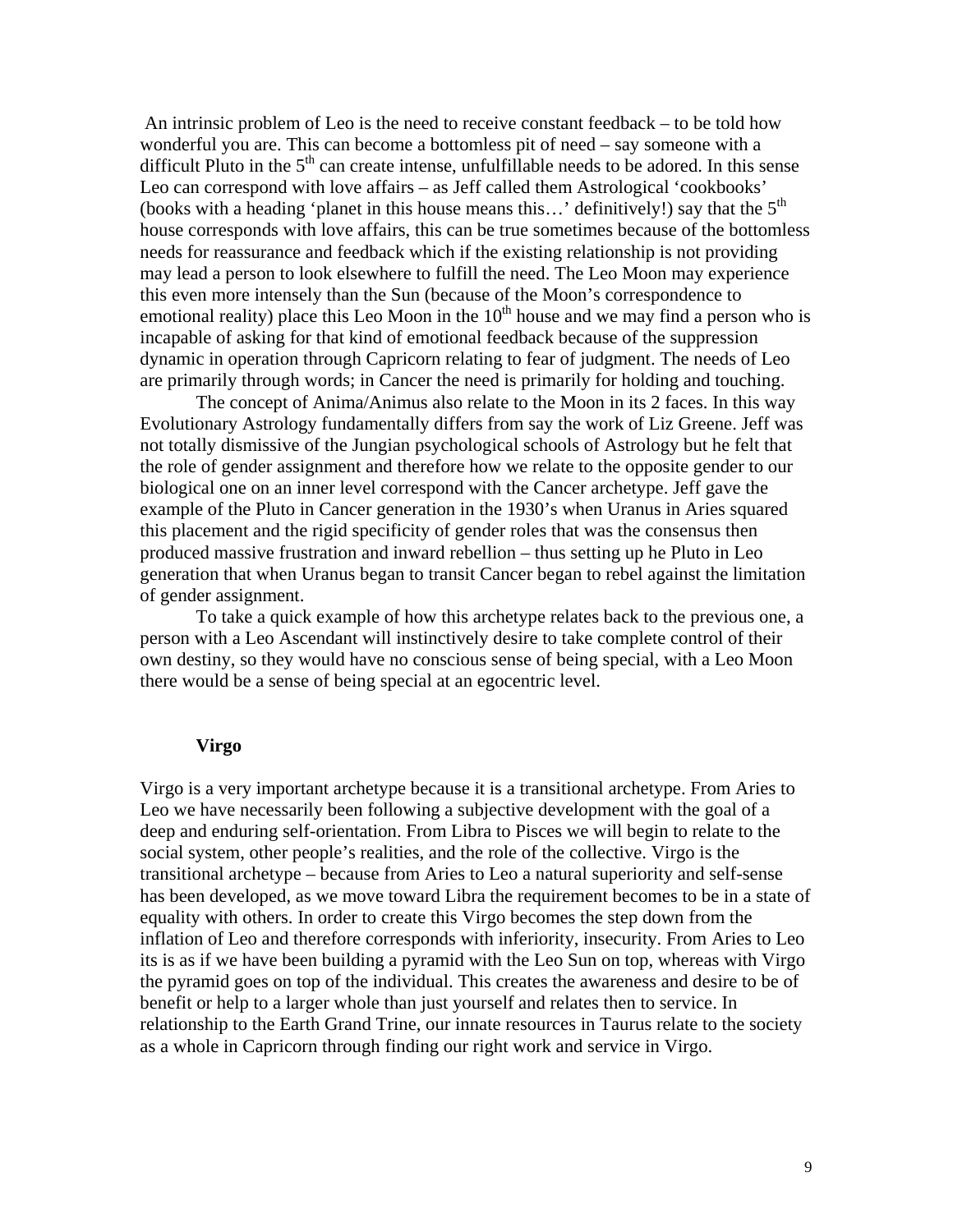There is a an element in Virgo that begins to humiliate the consciousness in order to induce humility and to begin a journey of knuckling down to a course of action that might benefit others. Through the Pisces polarity there is the realization that the ultimate other that one wishes to serve is the divine. In the work place this is the employer/ employee, or the Guru/disciple in certain spiritual disciplines. In making us aware of other things Virgo forces a self-introspective, self-analytical consciousness. This then creates an awareness of lack or imperfection, which can then promote the step-by-step program of self-improvement central to the actional (earth) element of Virgo.

 The polarity of Virgo, Pisces, creates an awareness of ultimate ideals; in Virgo this creates an awareness of lack or relative imperfection. If Pisces is the night sky, the vast starry realms then Virgo is the human on the ground dwarfed by the enormity. Mercury ruled Virgo promotes then a left-brain activity of critical self-analysis, a mental deconstruction. The sign on the  $6<sup>th</sup>$  house, the nature of Mercury, the planetary ruler of Mercury etc how this inner self-critical analysis may be operating.

The deeper connection can be found in the Astrological Ages. Right now we are in the last stages of the Virgo sub age of the Pisces age – a sub age that began around 1200 A.D. Linking this with the conditioning factor of Western religion on consciousness consciousness itself a Pisces phenomena and therefore akin to water – water having no shape and therefore being held in whatever shape is created – we have an issue here of the impact of Christianity on this archetype. For example the myth of the Garden of Eden which Jeffrey has spent a good deal of time deconstructing in his written work subjugates the feminine, the body, emotions and sexuality to the role of producing the Fall. This gives rise then to the archetype of dominance and submission (of the feminine principle by the priest-Adam). This promotes a sado-masochistic psychology - a psychology that permeates Christianity and its obsession with the cross. Jeffrey loves Christ and these teachings correlate to an integrative appreciation of all the great spiritual teachings of the world but he felt it was very important to see clearly and critically the destructive impact of the beliefs and central myths of the Christian church on humanity and I agree with him. Via the Grand Earth Trine Virgo relates to Capricorn, of which a function is guilt, Virgo corresponds then to the need to atone for such guilt. The suppression and even abuse of the feminine, the body, feelings and sexuality within the Christian church has led to a psychology of masochism, atoning for things that are perfectly natural and an essential part of human life, and led to a psychology of sadism to the extent that these 'impure' elements are suppressed or become allied with rage and are therefore expressed brutally. These dominant 'myths' of Christianity are causal in many of the problems in intimacy between the sexes and also in the fundamental inequality still existing in the work place where women can be paid less for doing exactly the same work (they are predominantly at fault in the origin myth of original sin).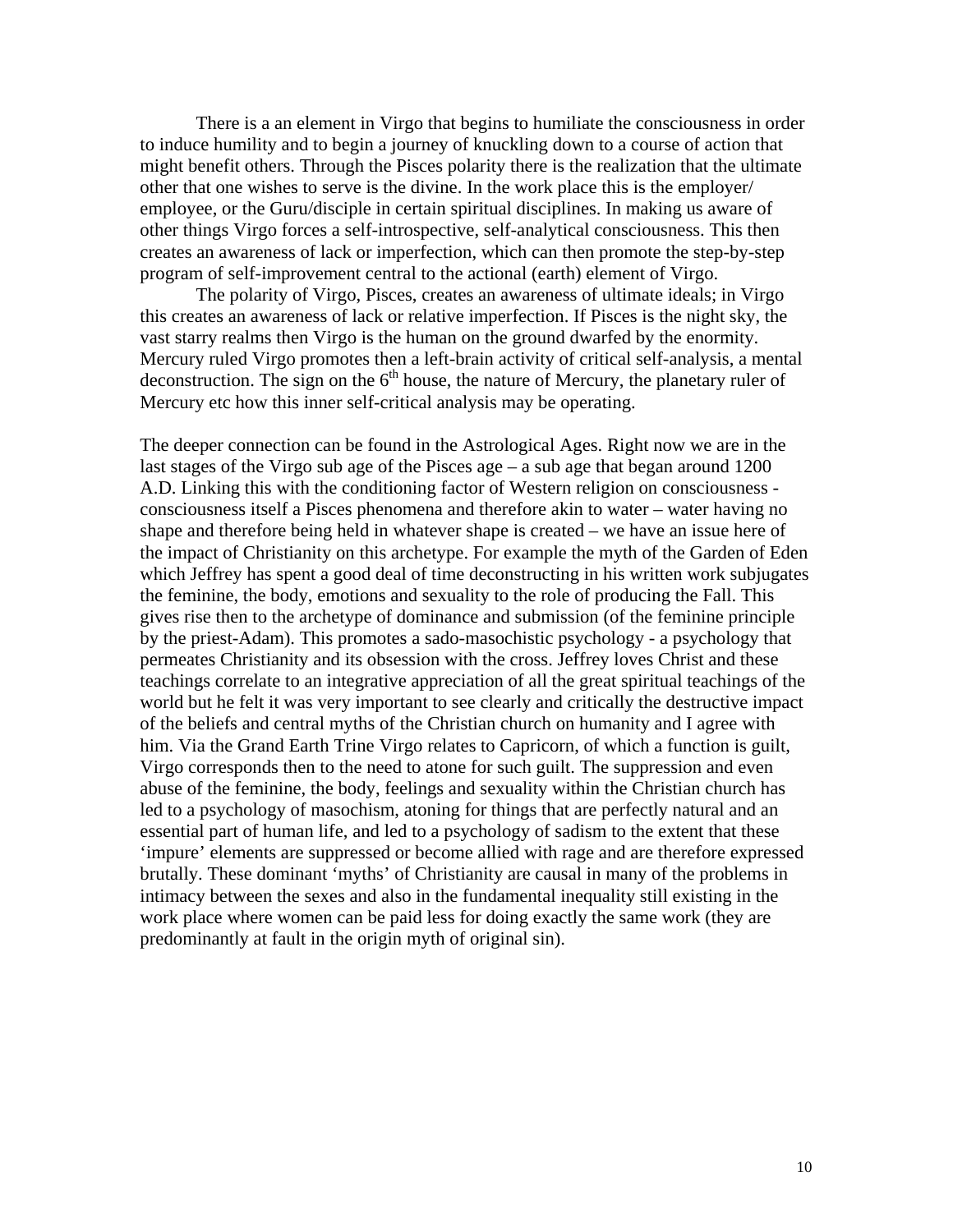Jeffrey taught that there are 3 main "tapes" playing with regard to a masochistic psychology:

- 1) I deserve pain, punishment, crisis, suffering, denial and I do not know why.
- 2) For my needs to be met I must be hurt first.
- 3) I am essentially worthless even though mentally I know better.

An operative dynamic then becomes self-sacrifice. The lesson with Virgo is through crisis and Virgo compulsively self-analyzes until the meaning of such crises is found. Masochism operates on a basis of perpetual self-undermining behavior – repeatedly not doing what you know would be best for you. Masochists can see spiritual potential without being able to embody it or experience it in reality; disillusionment (Pisces polarity) then becomes the vehicle for growth. As Jeff said, with a kind of personal sigh as if recollecting much, disillusionment is one of the hardest emotional experiences you can go through.

 Evolutionary Astrology comes from an observed relationship to evolution and includes the potential to evolve itself, in a few thousand years the Virgo archetype may have completely moved on from this Pisces Age conditioning and experience – yet I myself have now worked with many hundred of charts where such dynamics hold a powerful sway (including my own!). In the origins of culture in matriarchy Virgo also has a completely different sense or meaning that we will discuss later, and many of the souls with these memories may have had them overlaid with Christian dialogues in more recent prior lives.

 As patriarchy began to uproot and overrule the older matriarchal origins of culture (6000-8000 years B.C. in the Capricorn sub-age of the Cancer age) the conflict between spirit and flesh began to grow, a conflict that reached its zenith in some aspects of Christianity. It is this split and the disintegration that stems from it that creates the current Virgo orientation of experiencing what might be named an inner existential void. This void then becomes the basis (via the Pisces polarity) of escapism: workaholism, eating disorders, excessive TV, drink/drugs, compulsive sexual acting out or complete abstinence. Another Virgo dynamic in relationship to this is just that of always keeping busy – the to-do list just keeps getting longer and longer, with the most important things on the list often near the bottom – a masochistic psychology.

 One of the core lessons here is that of discernment or discrimination – the capacity, relative to Pisces its polarity to separate between actual reality and illusions/delusions. The point here is to emerge into Libra with the potential for meeting the world as a social equal, not inferior, not superior.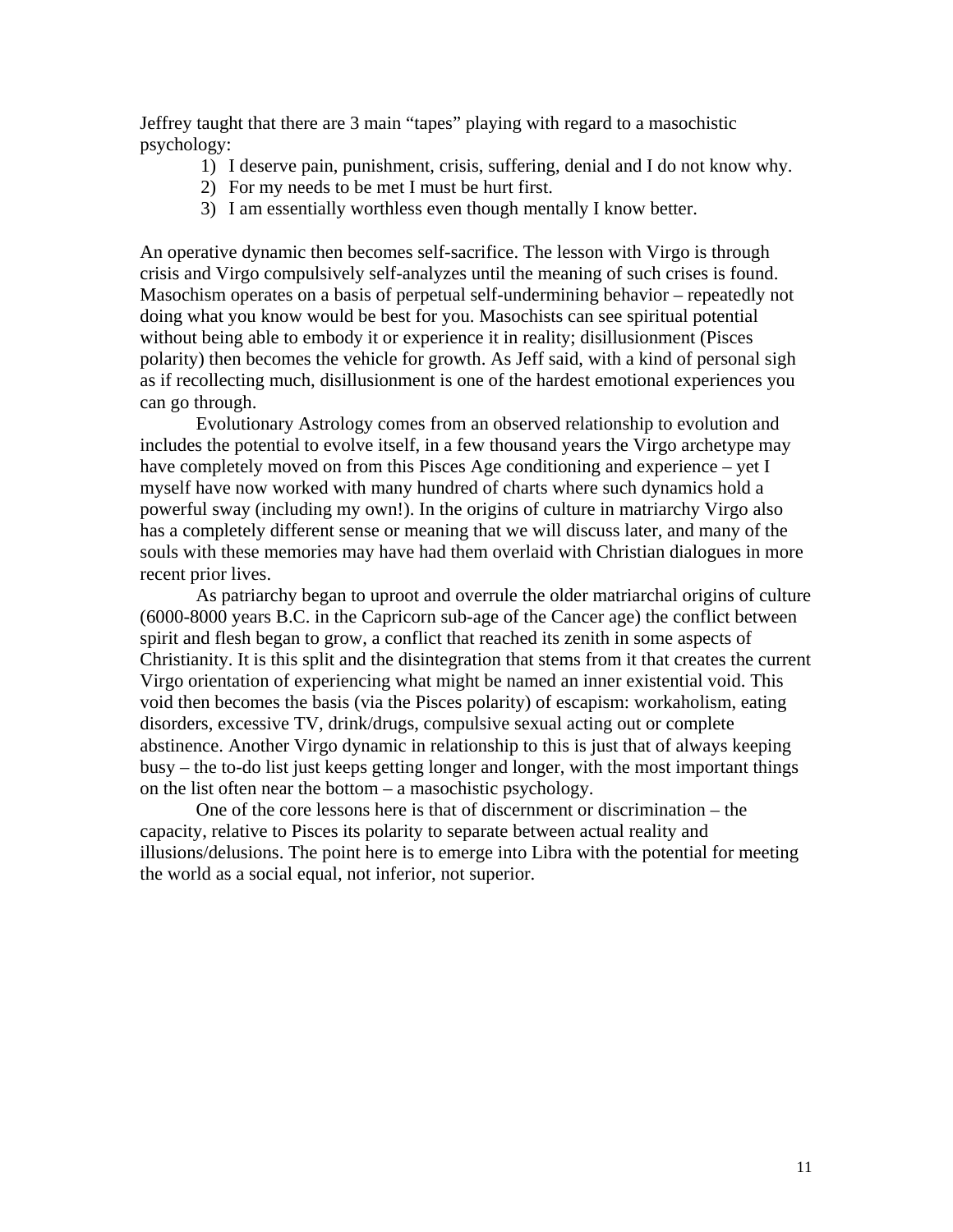## **Libra**

In evolutionary terms Libra leads the consciousness to embrace the world of social other – it is the original archetype in shifting from pure subjective awareness to objective consciousness. Libra is Cardinal and therefore initiatory, its ruler is Venus, its' element is Air and it is a Yang archetype. Energy is going outward from the center and connected to the air triad (Gemini, Libra, Aquarius) the need and intention is to initiate a diversity of relationships with a wide range of types of people: the intention being to learn about relativity. The soul seeks to evaluate itself through comparing and contrasting itself with others – here also, in contrast to the polarity Aries, we are learning to become aware of the needs and realities of other people. This corresponds with the lesson in Libra of learning to give to other people, as previously in the growth of our subjective awareness we have been taking from others. The lesson being learned in Libra is that of balance – this is being learned however, not given as some 'astro cook books' would have it – inherently Libra is an archetype of extremes – we learn the balance of polarity through testing all possible extremes and like the motion of a see saw Libra through its learning curve can be a giddying experience! For example a person has Venus in Virgo, Mars in Libra – it might be a likely outcome that such a person, in response to their central inner aloneness or void (Virgo) would initiate many relationships (Libra) on a compulsive basis to drown the aloneness. The lesson would be to learn discrimination (Virgo) as to whom they initiate relationships with (Venus in Virgo ruling Libra, Mars in Libra).

Marriage is an  $8<sup>th</sup>$  house, Scorpio phenomena around the issue of commitment – Libra instead intends diversity of relationship with all types. Sexual union (the consummation of marriage) is a Scorpio issue; Libra can denote business partnerships as well as the outer face of a marriage (with Scorpio holding the keys of intimacy). In Scorpio/ $8<sup>th</sup>$  house we learn to make specific choices and commitments, in Libra we generate enough relationships in order to be able to create a field of possibilities before making the choice implied in Scorpio.

In the late 60's with Uranus transiting Libra the concept of free love came into play, with the square to Capricorn the previous social structures of marriage were challenged (a flowering of the original intention of the much earlier and subliminal influence of Neptune in Libra in the 1940's). Of course it was discovered that there are inherent flaws in the concept of 'free love', in fact the Scorpio dynamic of commitment/betrayal break that concept apart. Yet we can see it as a necessary evolutionary process of challenging the status quo.

Psychologically through the inconjunct from Libra to Pisces and the square to Cancer (ego structure) there is the possibility for various forms of mental illness within the Libra archetype – schizophrenia, multiple personality syndromes, psychosis or a fractured or disintegrated ego structure. Often various forms of personality disorders are possible. In Capricorn (square Libra) the possibility for manic depression is held as a person loses any sense of who they are, as they have been trying so hard to conform to other people's expectations.

Generally however Libra is the archetype of initiating relationships with a diversity of types to learn social equality and balance. In Libra we are learning how to give not just take, how to listen to other people in a way that is true to their experience of reality instead of just filtered through our own expectations.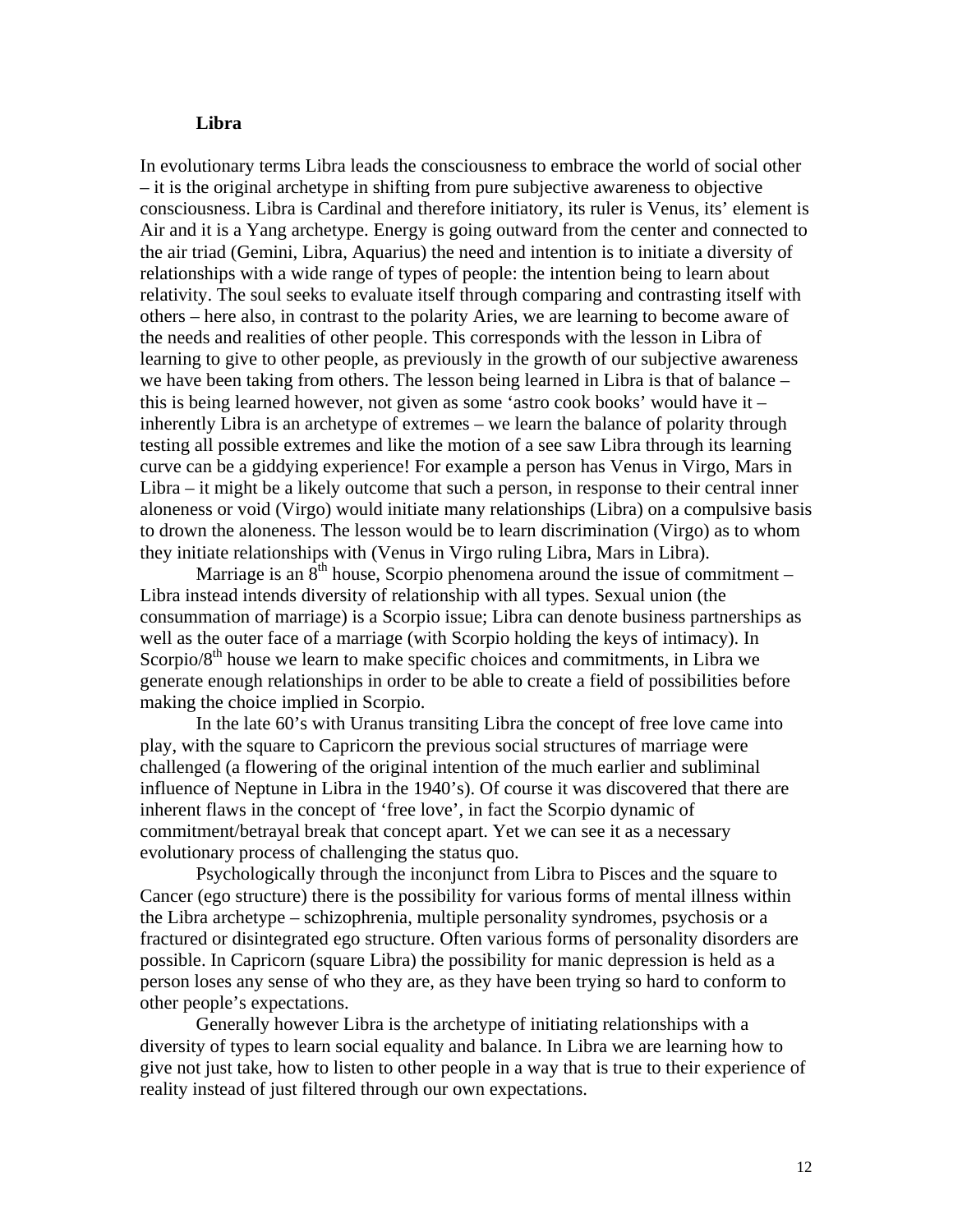# **Scorpio**

Scorpio is a Fixed Water sign with Yin energy returning in towards the center. Scorpio, Pluto, the  $8<sup>th</sup>$  house correlate with what we are calling the soul, i.e. an immutable consciousness within us that can only evolve, it cannot be destroyed. The soul is pure energy and can only change form, not disappear. This changing form is the metamorphosis we experience in relation to evolution.

The psychological correlation with Scorpio is with the issue of commitment and in contrast to that, the fear of entrapment: being limited by the choice that the commitment implies. Scorpio is the psychology of consciousness, the whole field of therapy, motivations, intentions, and can also correspond with the phenomena of compulsion or obsession as it relates to the deepest unconscious sense of security that will exist in anyone.

Scorpio also correlates with sexual union, the experience of the 'little death' of orgasm, the merging of souls, the meaning and significance of sex. In its trine to Pisces this 'little death' of orgasm connects with the re-alignment of the ego through to a deeper experience ('higher self' or divinity). It is the vehicle that the soul learns that it is a cocreator of reality on a physical level. It is also the vehicle through which karma is exchanged between two people, particularly through the exchange and then osmosis of each other's sexual fluids, which contain the coding, karma, and experience of individuals. Here is a sexual law, those whom you sleep with feel to be more inside you, they live on in you, here is a reason for the lesson of discrimination in Virgo! Jeff taught that celibacy is only authentic when base sexual urges are transmuted through Tantra and awareness into a natural state of celibacy, a condition that only a very small percentage are experiencing authentically right now. For the rest who are celibate, through choice and belief, or through fear of intimacy or inadequacy the result is repression and repression leads straight to distortion.

Scorpio correlates with marriage – the commitment and shared values/resources of two people (Taurus/ $2^{nd}$  house into Scorpio/8<sup>th</sup> house). It also corresponds to metamorphosis, which is the change of one form into a completely different one (such as a caterpillar into a cocoon then a butterfly). Transformation in this sense is change from one form to a similar or recognizably related form that corresponds to Uranus/Aquarius and Transcendence is completely different again and specifically means transcending time and space and corresponds with Neptune/Pisces.

Scorpio, Pluto,  $8<sup>th</sup>$  house also relate to the genetic coding (RNA/DNA) within the body. The real health of the body corresponds with the level of toxins in the colon/intestines – this also corresponds to Scorpio. We live in a very toxic world/culture at this time and via osmosis (Scorpio) we take these into the red blood cells, creating an effect of crystallization within the immune system. The phenomenon of deep cleansing is also a Scorpio one. As Pluto moved through Scorpio there was an acceleration of viral and bacterial life, the development of so called super-viruses that have begun to mutate and metamorphose with regard to the kind of antibiotics that we have used in allopathic medicine, to become resistant to them. These are all Scorpio or Pluto phenomena. Genetic engineering is also a related issue. Furthermore the law of karma itself! Also the dynamic of penetration, inner and outer – the inner psychoanalysis of the soul.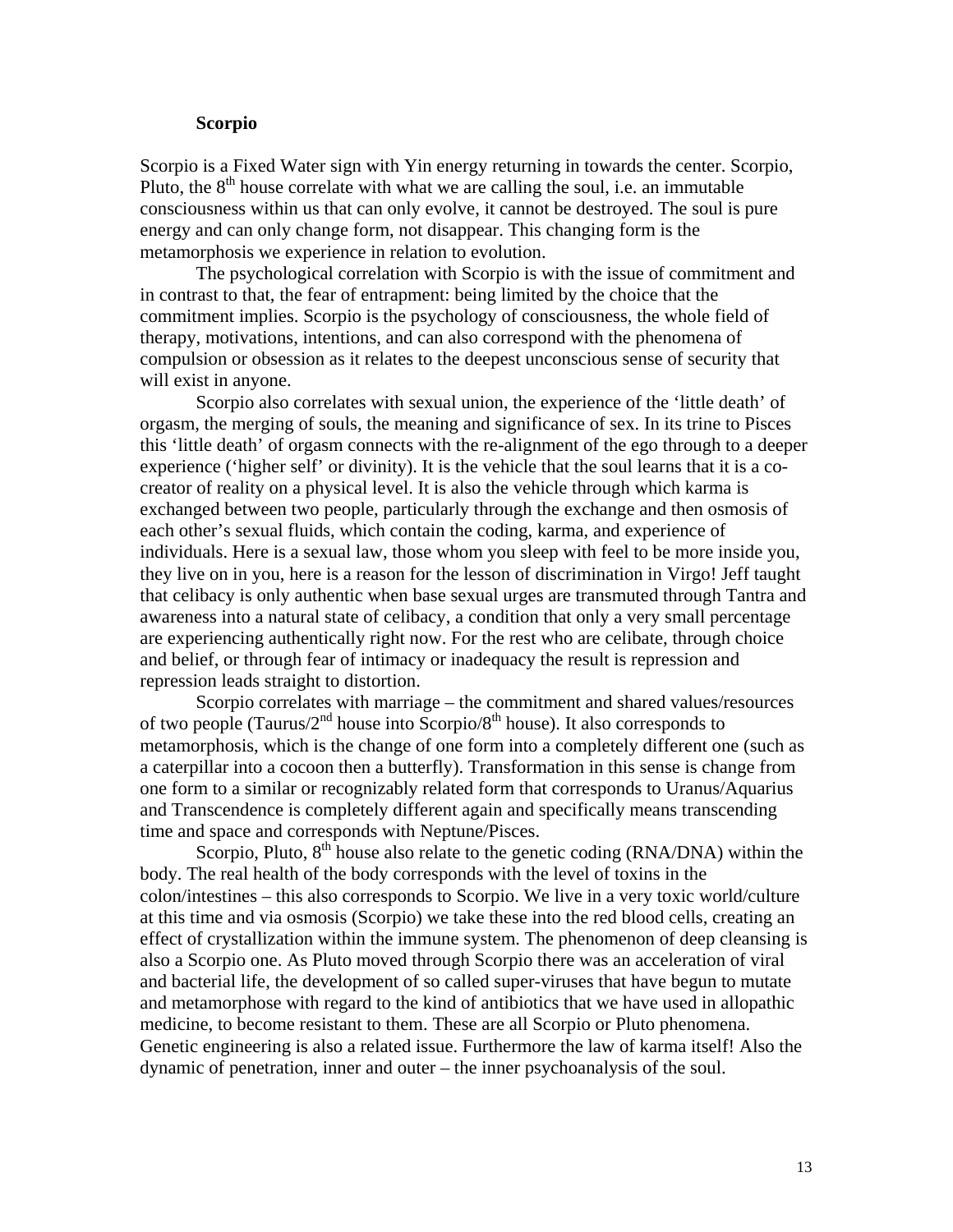#### **Sagittarius**

Sagittarius is Fire, Yang, ruled by Jupiter and Mutable. The Mutable archetypes connect to the idea of adaptability, one of the reasons why as a species we are still on the planet is because we have been able to adapt to all sorts of conditions (ice ages, cataclysm). Sagittarius corresponds to the sense of being connected to something larger, the connection to space, flight, and other planets. This perceptual awareness of what we are connected to becomes the basis of philosophical thinking, pondering and metaphysical speculation. Sagittarius corresponds to what we call truth (relative to the phenomena of creation). Since something exists there must be a basis to explain, that which is in existence. Sagittarius connects to our right brain, our intuitive function, and our sixth sense. Intuition functions in a non-linear way and connects to the power of visions. Visions are not time specific, rarely are you given a specific time scale in vision. Via the natural square between Sagittarius and Pisces, visions (Sagittarius) can connect to the power of premonitions (Pisces) – they are coming through Jupiter and its joint rulership of these signs. As a result of these processes Sagittarius connects to the nature and function of our belief systems and as a result how we interpret reality. This is a critical point, because how we interpret reality may not correspond to what is universally true – hence the phrases this is my truth, or this is what is true for me.

 Sagittarius correlates with the transmigration of ideas (linked to the polarity of Gemini). In the late 1800's Pluto and Neptune were in Gemini and linked to this polarity this was the first real occurrence of Eastern thinking influencing the Western world with figures such as Rama Krishna, Yogananda and others. Relative to Libra (sextile/trine Sagittarius/Gemini) we can experience the relativity of truth, the square from Libra to Capricorn creates the delusion there is just one way. Linked again to the polarity of Gemini this transmigration of ideas this becomes the basis of intellectual and philosophical debate and disagreement. A strong  $9<sup>th</sup>$  house transit will lead to the questioning of our beliefs, the potential change of those beliefs leading to a change in our interpretation and attitude towards our experience – Is this really the way I wish to live, is it possible to interpret (and therefore experience) life differently? In this way Sagittarius connects to a sense of restlessness for here we have an absolute need to explore and to embrace the totality.

 The real problem with Sagittarius is what Jeff called the 'Billy Graham problem', the tendency of Sagittarius being to make generalizations, then fixing on those as the truth and needing, therefore, to convince and convert others to the same point of view. With regard to the inconjunct between Sagittarius and Cancer connects with the need for others to belief the same things in order to generate emotional security. The problem is that Sagittarius corresponds with only a portion of the truth; the total vision of truth is embraced in the final archetype, Pisces. In fact the Mutable Cross, Gemini, Virgo, Sagittarius and Pisces correspond to how we learn, experience, vision and surrender to truth in life and therefore this corresponds naturally to a process of philosophical and intellectual arguments and disagreements.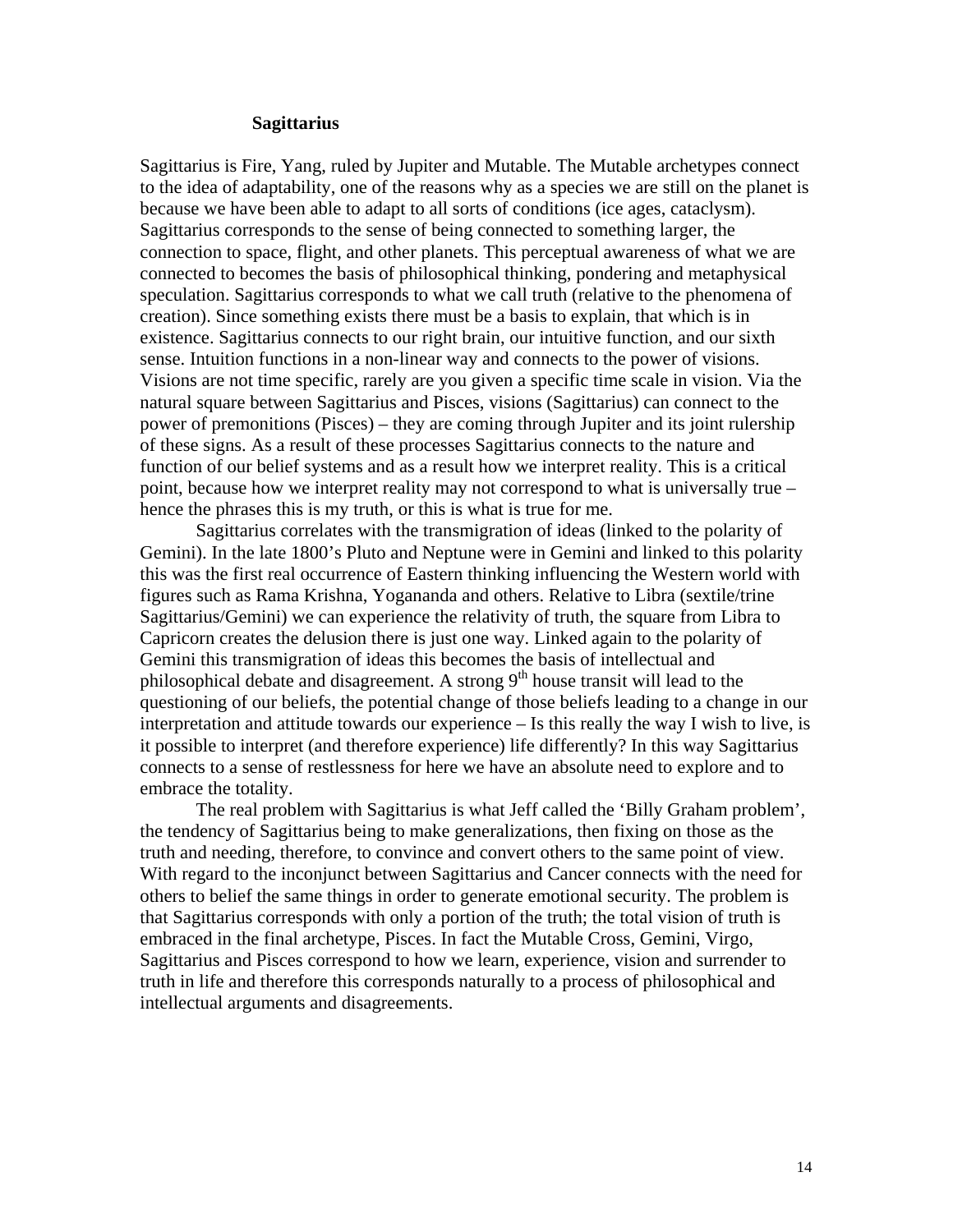From a deeper perspective the truth in Sagittarius is that of natural law. The truth that is self-evident within nature, having nothing to do with man's opinions. These laws exist of themselves and will continue to exist whether there is a human species or not. There is a fundamental difference between natural law and man-made law. In Pisces we understand that all of the manifested creation is interrelated and equal to itself, through the Virgo polarity we can see that nothing is superior or inferior to anything else. Man-made law operates on the central delusion that we, as a species or as individuals, are somehow superior to nature or other forms in the creation. This delusional thinking is causal in the terrible destruction and havoc we are perpetrating on the planet. So many species are going extinct, so much of the forests and land leveled for building or farming  $etc - so$ Sagittarius has a connection to the totality that was named Gaia. The old daemon referred to the connection of human consciousness with every other form of consciousness of earth, its Christian perversion into the word demon represents the hellish distortion of animal forms portrayed in man-made laws.

 Psychologically Sagittarius connects to humor, following Scorpio that was so inward and intense, experiencing everything in a life-or-death extreme, Sagittarius lightens the load, and via the square to Virgo recognizes that humor is a central component in positive healing. One learns to laugh at oneself and at the absurdity of life itself. Scorpio has its own gallows humor but in Sagittarius there is a connection to the cosmic joke, the vision of the absurd. Sagittarius, in connection to the specific processes and media of health care found in Virgo relates to the underlying inner radiance that is central to true health. Lama Yeshe, the founder of the Foundation for the preservation of the Mahayana Buddhist Order and Kopan Monastery, so instrumental in bringing Tibetan Buddhism to the west had a hole in his heart from birth, that in the last 10 years of his life threatened death on a near daily basis – he would retreat to his room for a couple of hours to rest and practice dream yoga when an attack occurred and would then be straight back teaching students and giving incredible energy out from himself. This inner radiance was literally keeping him alive, and feeding so many others at the same time.

 Sagittarius also corresponds with the international linkage of this planet, increasingly we have traveled and explored every aspect of our earth and now we fly and record all parts of it and broadcast journalism (Gemini polarity) brings it home to us. As Pluto transits Sagittarius we can experience more of the whole planet than ever before. In this transit we also have the seeds of the international conflicts, particularly on religious grounds, or because of different ways of seeing the world.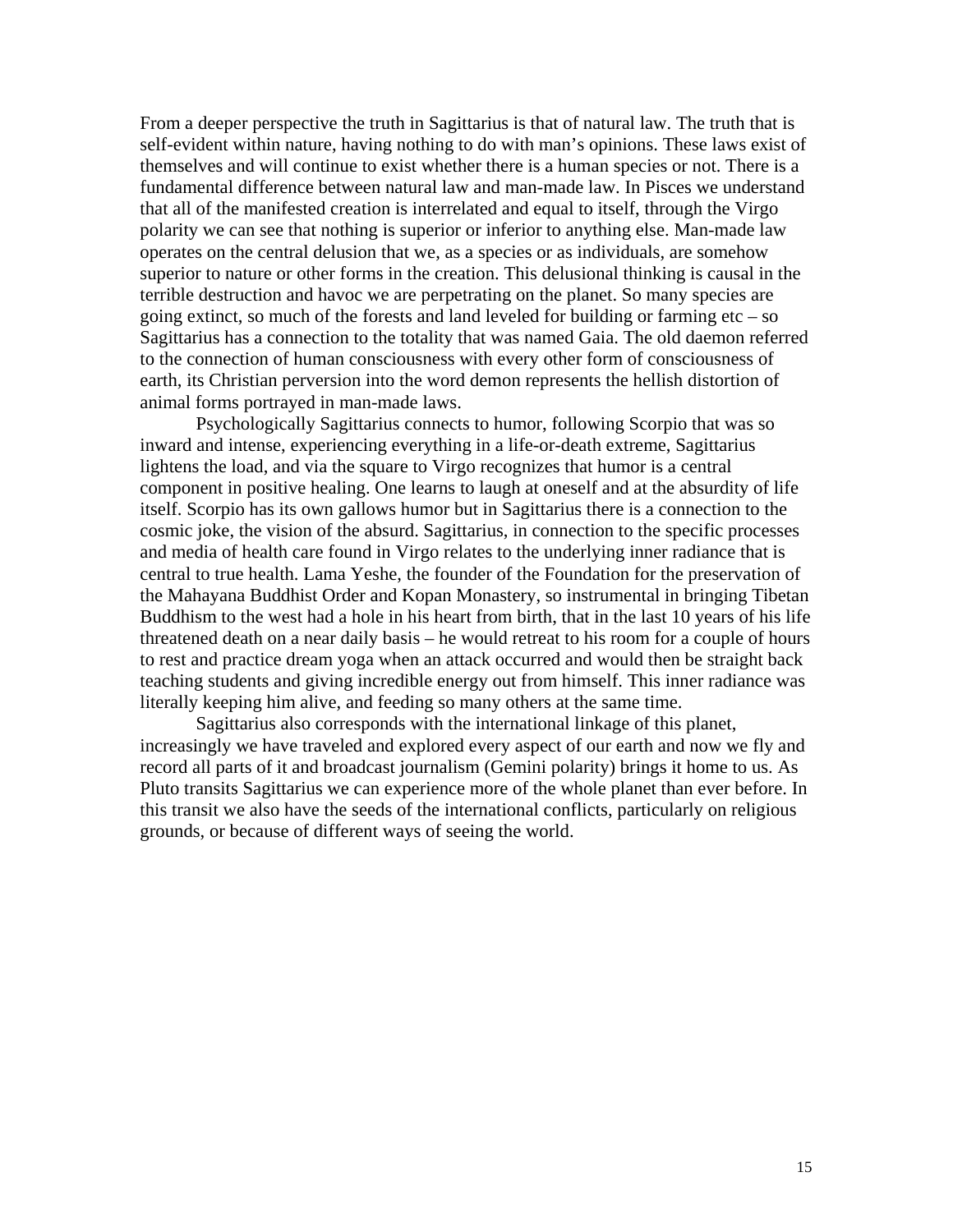## **Capricorn**

In teaching about Capricorn, many years ago now, Jeff said many things that seem even more relevant now: he believed that roughly 90 percent of people on this planet do not want war, that the average person simply wants to get on with their life in peace. Yet 10 percent of the population of this planet is in control, have power over the others. This he believed was the central problem of Capricorn. The polarity is Cancer (ego) and a small number of people, because of their tremendous desire for social position, stature and prominence (Capricorn) fuelled by delusions of grandeur (Leo, inconjunct Capricorn) wish to impose (Scorpio) their vision of the world (Sagittarius, Pluto there now!) onto others to preserve their existing world order and power structures (Capricorn).

 Capricorn's deepest teaching, metaphysically, is the phenomena of time and space itself, the law of cause and effect therein. This links to the finite nature of life and therefore to the maturation process as we increasingly realize that we have only so much time and resources in a life, we become more focused as to what to do with that time, with those resources. This awareness of death and limitation begins at the first Saturn Square, about age 7, and the Saturn cycle continues its structural impact throughout life. So at ages 28-30 as we have our Saturn return we in a sense reach our Astrological maturity (a little bit later than our  $18<sup>th</sup>$  or  $21<sup>st</sup>$  birthday bash!) - The Saturn return represents the first full capacity for taking control of our own life free of the karmic causes that have propelled us through life to that point. To return to the first Saturn Square here the child begins to become aware of the country that they live in and hence the nature of the social conditioning that that country promotes in its populace. In Capricorn we have the nature of all laws, customs and taboos and also our parental conditioning as well.

 Capricorn connects also with how the dictates of the social system will allow you to actualize yourself (inconjunct to Leo) within your career. For example you may be a natural psychologist, yet you will not be acknowledged as such by society until so many years of education are complete and the piece of paper with your name on it is signed and presented. As a result Capricorn can correspond with frustration or self-defeating psychology, particularly if the society's rules are far from the natural vision or inclination of the person. This can correspond to futility, the feeling of never being able to fit in. Any group of people living together must have socially agreed contracts, the laws of family, tribe, and society. This is the function of Capricorn and its connects to the formation of a consensus line within any given family, tribe or society, then there is massive pressure created to conform to what this consensus dictates. Now without socially agreed contracts a state of complete anarchy would occur which few would wish for, but obviously consensus pressure can be extremely problematic for a soul in a more individuated cycle of development. This consensus furthermore becomes the basis for nationalism, for clear boundaries of identity, whether the skin (as the border of yourself in the human organism) or the boundaries of two states. The increasing delusion of nationalism is responsible for much of the ethnic cleansing and plight of oppressed people we see on the planet today.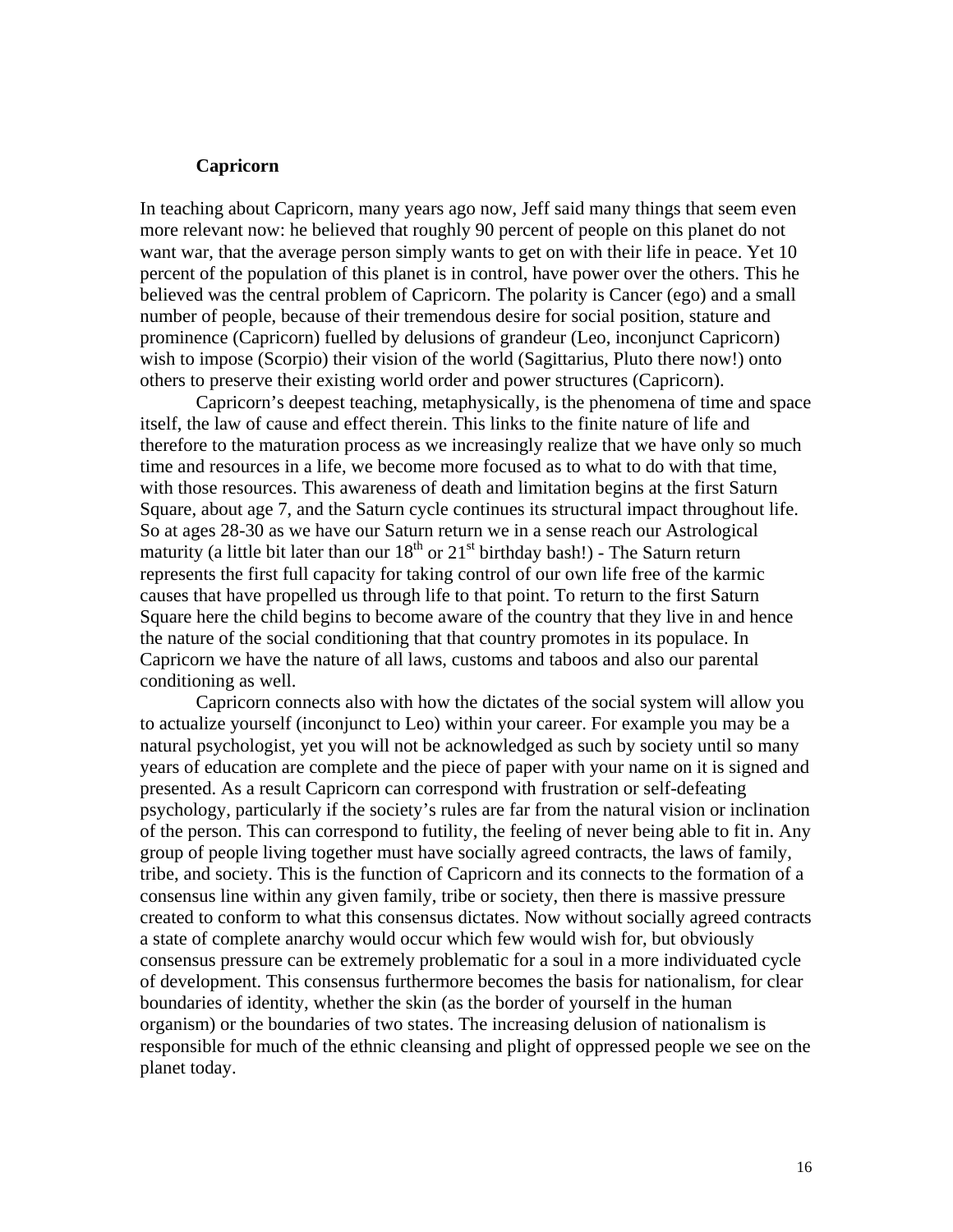This point of nationalism becomes causal in the process of judgment, which is central to the Capricorn argument. Relative to Virgo, the preceding earth sign in the Earth Triad and its lessons of superiority/inferiority we have the basis of people thinking themselves superior to others, the western worlds stance toward the so called third world, the stance of the French to the English and vice versa.

 From a psychological basis Capricorn connects with the following dynamics: selfdetermination, accepting responsibility for your own actions, emotional maturation. Capricorn also connects with the phenomena of suppression and repression. That which is repressed goes into the individual or individuated (in Jung's terms) unconscious represented by the Uranian element of consciousness. Connecting this to the sexual impulse (Aries in natural square to Capricorn) here we have the suppression of the natural sexual laws by the fears or taboos of the existing societal consensus (which itself is conditioned by religion). Such suppression of the primary instincts strong distortion is possible which becomes the basis for the archetypal experience of 'Dark Eros' (Jeff recommended a very good book of this title by Thomas Moore), dark is used here in the sense of contrast with what is white or 'pure'.

 Capricorn also connects to the psychology of depression. There is good reason for this – the nature of depression is reflection – a dynamic necessary to consciousness, as in reflection and depression we need to discover the operative dynamic in our life that needs to change. Saturn and Capricorn correspond to the way we structure our consciousness, just as Saturn is the skeletal structure of the body so is it of the consciousness. In this sense depression then reflection leads to the capacity to initiate change (Capricorn is a Cardinal archetype).

 Capricorn and Saturn can correlate with the dynamic of shame relative to conditioning or parental judgments. Furthermore from the point of view of prior life actions and their resultant effects in this lifetime it can correspond to the burden of guilt, generated often by the times when the expression of the life force in us has deviated from the natural impulse into a conditioned or oppressive response.

 Capricorn and Saturn can also, with regard to the inconjunct to Leo, show us where we can resolve the crisis between our desires for creative self-actualization and the need to become a recognized figure or authority in the community in which we live. Jeff himself has Capricorn on the  $3^{rd}$  house cusp and a Saturn-Pluto conjunction in the 9<sup>th</sup> house, he wrote a book *Pluto: the Evolutionary Journey of the Soul* and began to teach schools and become an authority in his field as a result.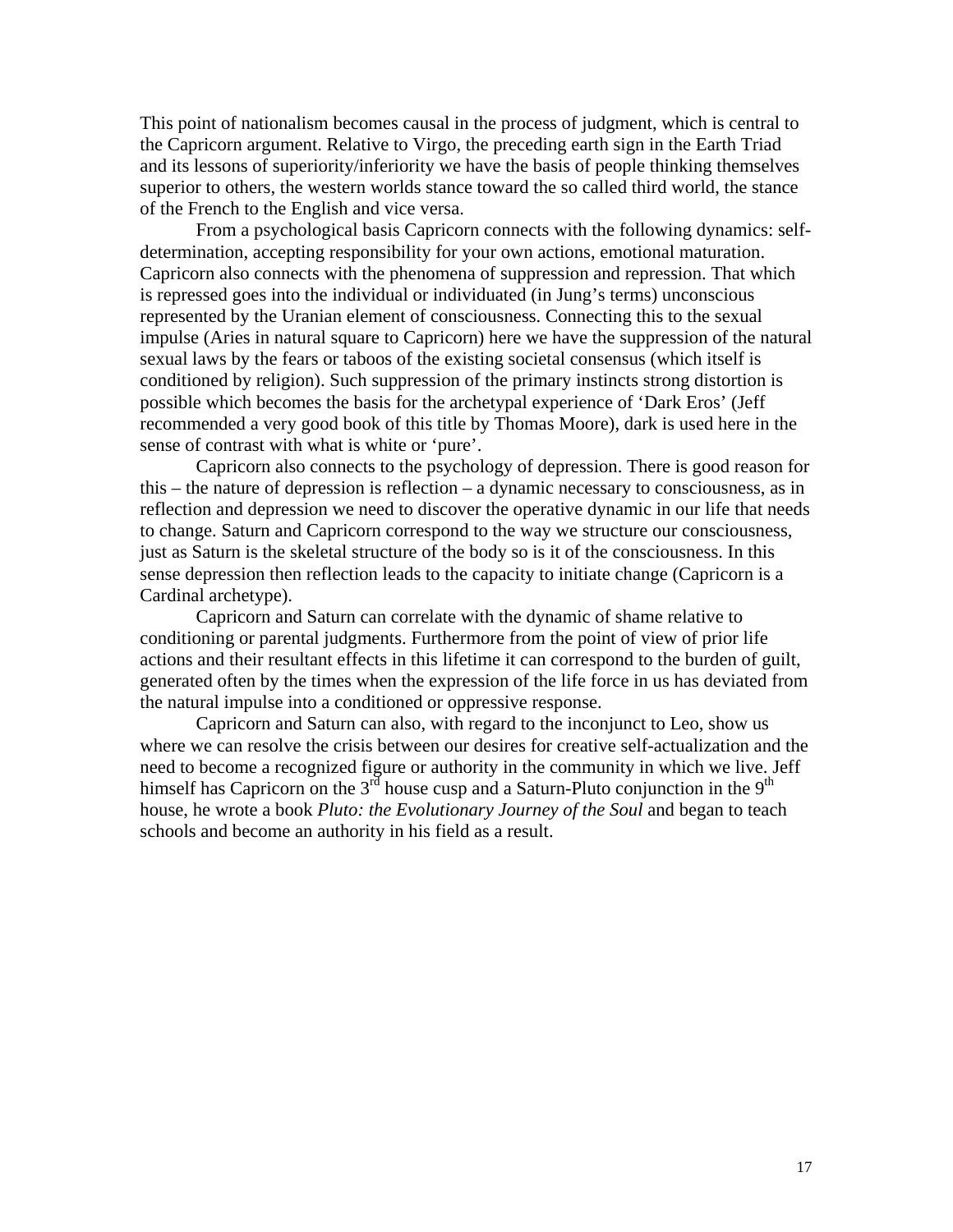# **Aquarius**

Aquarius, ruled by Uranus, Fixed, Air and Yang. Aquarius correlates with the archetype of liberation – liberation from conditioning patterns as set down by Capricorn with regard to parents, family, and society or nation. Also liberation from conditioning based on pastlife memories. The Uranian element of consciousness corresponds to long-term memory (as the higher octave of Mercury which is short-term memory) and holds in the individuated unconscious or subconscious memories of our own unique experiences in this and in other lives. Can we remember exactly what happened 3 weeks ago? These memories go into the Uranian memory, just as memories form other lives (where we were conditioned by other societies and families than our present one). So the ultimate intention of Uranus/Aquarius is absolute liberation form all causes of conditioning – in order to arrive at what Buddhists call the Vajra or diamond nature: the truly unconditioned, liberated nature. Clearly this is a long journey in evolutionary terms.

 The act of rebellion is central to Uranus/Aquarius, rebellion from existing authority or circumstances to allow evolution and individuation to proceed. The problem in Capricorn is conformity (relative to Cancer and peoples' needs to feel emotionally secure), which creates the sheep effect, following everyone else. Uranus/Aquarius asks the question do you wish to embrace your own unique identity and path to creative selfactualization (the Leo polarity). This demands that you confront your fear of being insecure (the inconjunct to Cancer from Aquarius) and create security purely from within (individuation). As this individuation begins the person begins to vibrate differently, attracting people of like mind to them.

Aquarius will describe 3 distinct types of grouping within the social sphere:

 1) A small percentage of social heretics/iconoclasts who will absolutely rebel from any type of external pressure to be anything other than what they are. These people are typically totally individualistic in a state of splendid isolation.

 2) Another small group of political revolutionaries like Karl Marx for example who form allegiances with others of like mind toward forming pockets of resistance or movements toward social change.

 An immature expression of this group is found in the typical teenage rebellion where by its very nature it typically conforms to all sorts of consensus dictates of fashion and taste and is in reality typically an expression of another consensus, just one that differs from the older generations.

3) A very small percentage of social dinosaurs, people who (relative to the Saturn co-rulership of Aquarius) are trying to embrace some prior value system, to resurrect it from another time.

For most of us the vibrational nature of Uranus will manifest in the need to bring together folks of a like-minded nature. A bit like a group studying Evolutionary Astrology together, a subject that by the prevailing consensus standard would be deemed as at best worthless and at worst dangerous!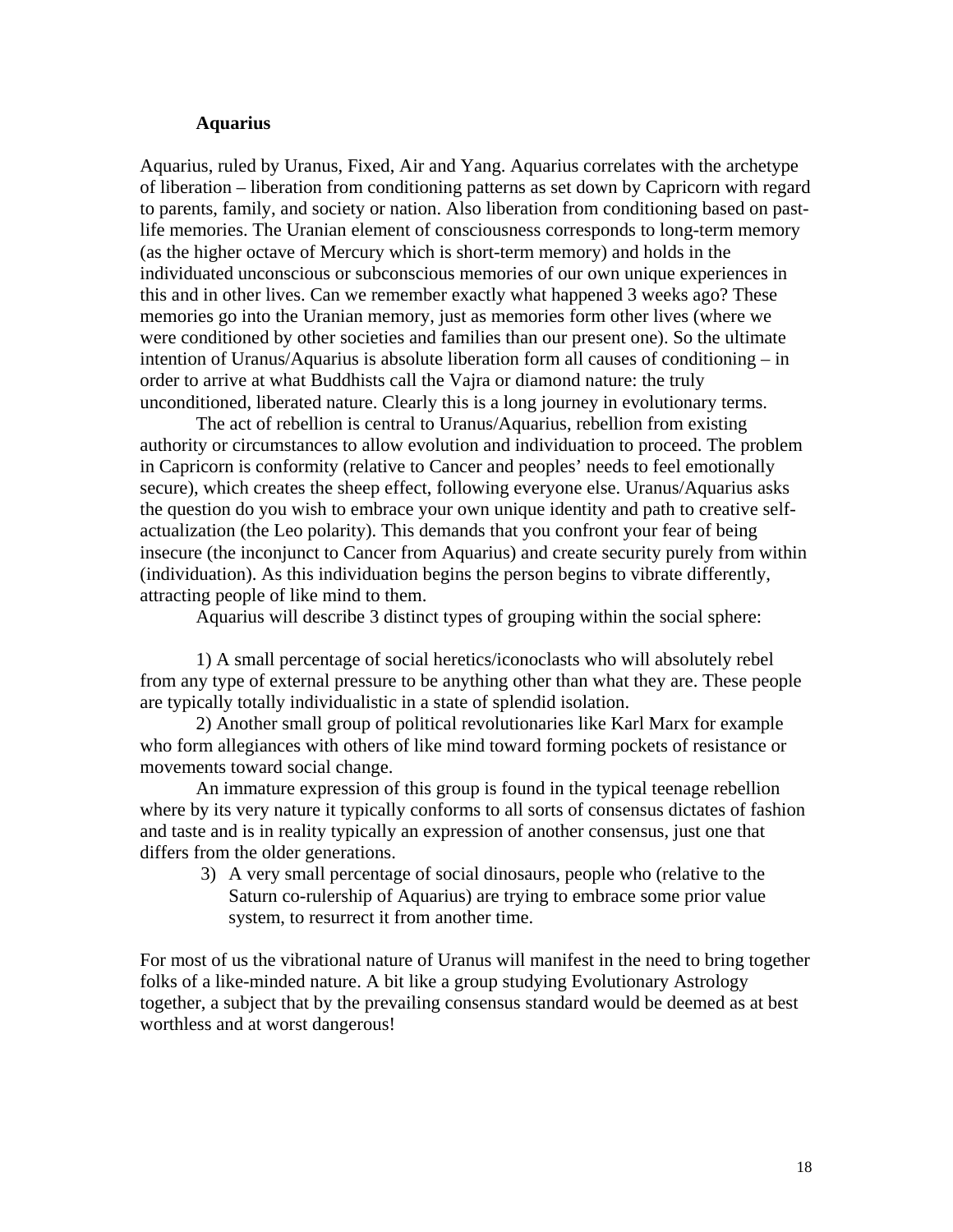As Neptune and Uranus moved through Capricorn we say the phenomena of social change or revolution as the depression (Capricorn) of the people created the inner need for liberation (Aquarius) and we saw the fall of the eastern bloc and various civil wars and national struggles. It seems that as a collective we need things to become tyrannical (Capricorn) or just a whole lot worse before we can embrace collective change – that as we are approaching the beginning of a new Astrological Age, that of Aquarius is desired.

 Where you find Uranus in your natal chart (house, sign, aspects), the sign Aquarius, the  $11<sup>th</sup>$  house show specifically that areas that your soul can access the liberation form existing conditioning that it might seek. For example Uranus in the  $8<sup>th</sup>$ house corresponds with an intention to liberate from all the fears of betrayal, abandonment, loss and violations of trust that have been experienced. This can happen through examination of the causal factors in operation. Uranus in the  $4<sup>th</sup>$  house indicates the potential to radically alter the way that you see yourself.

 The essence of the projected creation is electrical, the essence of the brain is electrical, Uranus corresponds with what we might call the 'higher mind' the potential to project the electrical nature of consciousness into new forms, to create one's own reality within the limitations of one's karma and the space-time universe (Saturn, co-ruler). The Uranian mind is like a radio receiver through which we can tune into other vibrations and the electrical energy of aspects of the creation itself. As Uranus transited Capricorn (the space-time Reality) life itself has begun to speed up, there has been a collective quickening of the vibration on planet earth. This includes a quickening of the metabolism of the entities upon the planet – ourselves! The regulator of the metabolism in the body is the thyroid and the production of iodine that it regulates, Capricorn rules them and the effect of Uranus has been the quickening. The function of this speeding up of perception and of time itself on our planet right now relates to the function within the brain that Uranus has through the formation of dendrites. Dendrites are responsible for new connections within the brain – literally the 'aha!' moments we have as a new idea comes, or an existing conundrum receives an answer. So a rapid evolution is occurring in human thought (a preparation for a new Astrological Age?). This quickening serves to disrupt conditioned sleep patterns (a new generation who are awake whenever they are awake, not necessarily in the day!) and to create erratic and incomplete thought patterns as the brain seeks to catch up (as it were).

 The simplest way to know your deeper self and how it is endeavoring to operate in your life right now is to pay attention to the types of thoughts that are occurring inside you of their own volition (no just analytical thinking!), no matter how incomplete or seemingly unusual they are. These thoughts, the ones that surface time and time again will always implicate your future. Aquarius/Uranus is long-term memory that as well as holding past life memories holds a future blueprint, a field awareness of your larger potential (a bit like the morphogenetic fields the evolutionary biologist Rupert Sheldrake has found in the organisms and structures of nature). These blueprints of actualization can be both individual and collective. Dane Rudhyar, an Astrologer and Evolutionary Philosopher who influenced Jeffrey enormously (the work on phases which we will come to began with Rudhyar's) held a concept of 'seed people' – that there will be certain people whose consciousness are receptive who will begin to seed the ideas of the new Astrological Age for others.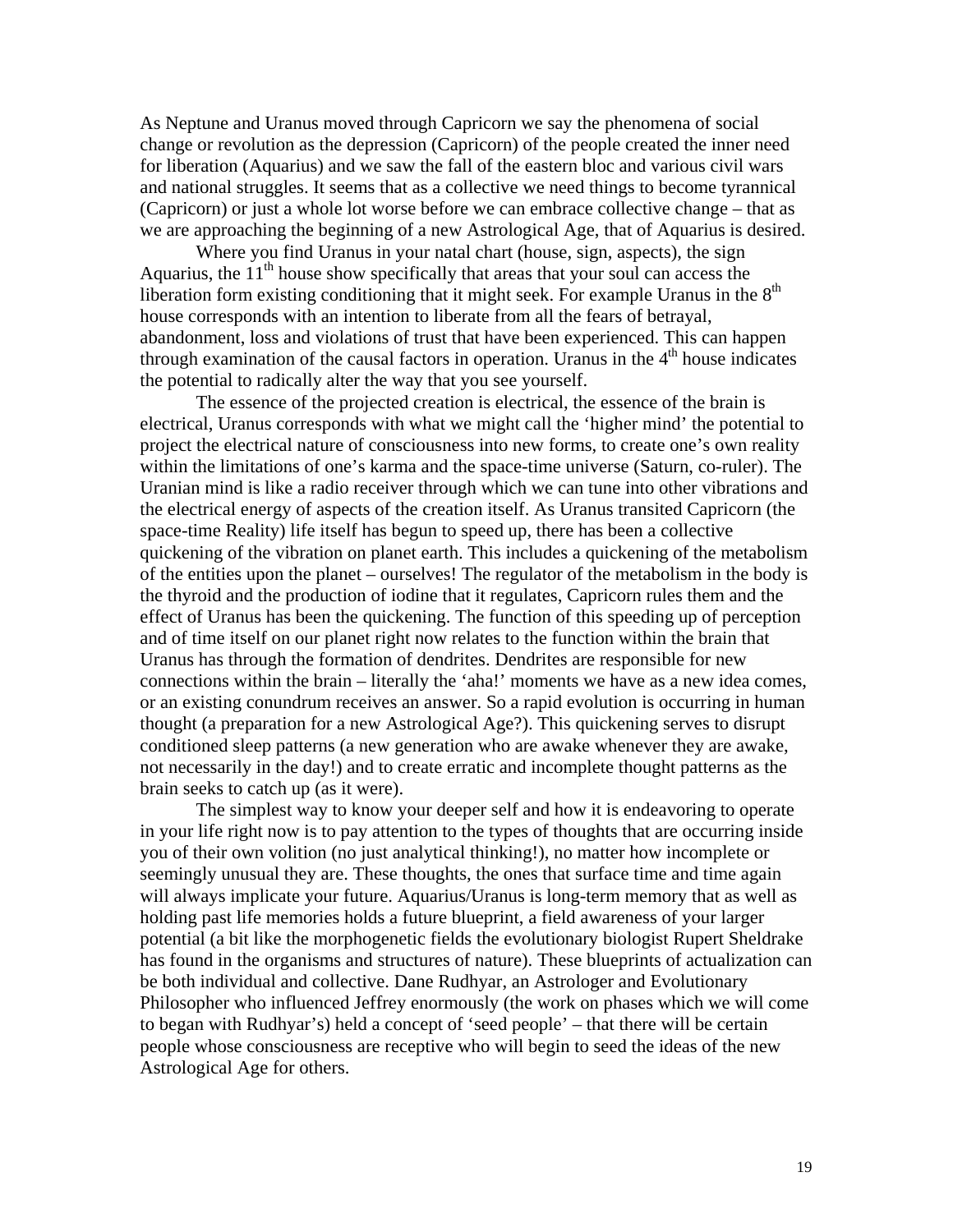## **Pisces**

Pisces is Yin, Mutable, Water ruled by Neptune. Neptune and Pisces correlate with the phenomena of consciousness itself: consciousness in a total sense, not just limited to human consciousness. Consciousness is everywhere, only differentiated by the level of self-awareness within consciousness (a dog having more than say seaweed) and all of creation is interactive in consciousness within the totality (Shamanism). If all of creation is conscious in some form and interrelated it is therefore equal. In understanding this we are dissolving (Neptune) the wrong thought form that the human being is the only conscious being and therefore superior (Garden of Eden Myth).

 Consciousness can be compared to water; it can assume the form or shape of any structure it is put into – so the perception of the totality of creation is conditioned by the nature of the form it is put into. This is an interdependent creation.

 Whilst Capricorn is the conditioning, the shape or form in the space-time universe Pisces correlates with the timeless, the universal or absolute and therefore deals with the principle of transcendence. All forms of consciousness have a transcendent impulse, which stimulates the principle of evolution. Within the soul (Pluto) there are two main stimuli, the desire to separate and the desire to return to the source, this desire to return is enacted through this urge for transcendence in Pisces. Through the polarity to Virgo specific techniques and practices are employed to further the transcending desire, to allow it not just to be activated or empowered but also to become conscious. This then connects back to having experience of the souls and the larger creation (direct experience being a Scorpio phenomena) instead of just the blind faith, which can characterize an aspect of the Piscean archetype.

Wherever you find Pisces, Neptune, the condition of the  $12<sup>th</sup>$  house (ruler, aspects, planets in etc) in the chart you find the person's natural way to spiritualize. For example if Neptune is in the  $4<sup>th</sup>$  house then emotional forms of spirituality, or spiritualization of the emotional body is the path for you.

 Pisces/Neptune has a correlation with the Pineal gland, which secretes the substance melatonin, which at one level is responsible for our sleep cycles. Why do we need sleep? To digest the material – consciousness on a Neptunian level is hypersensitive and with all the random stimulus in our culture and world overwhelms us (the brain at our present stage of evolution is only actualizing about 10 percent of its capacity!). So sleep regenerates the brain and minimizes the excess input of stimuli and also purges (trine to Scorpio) unnecessary psychic junk that has accumulated within consciousness – about 70 percent of dreams reflect the purging of unconscious 'junk' material. At another level though Neptune correlates with dreams that carry prior life content – there are 2 main types of these dreams: 1) a surreal gathering of the threads of many prior lives into one symbol rich dream or 2) dreams that express or explore one specific prior life or a dynamic within that life. The imagery of a past-life dream will often be quite dark and may have a dark circle or even halo around it. When the soul dreams in this way there is a reason, the prior life contents will in some way relate to the person's existing circumstances.